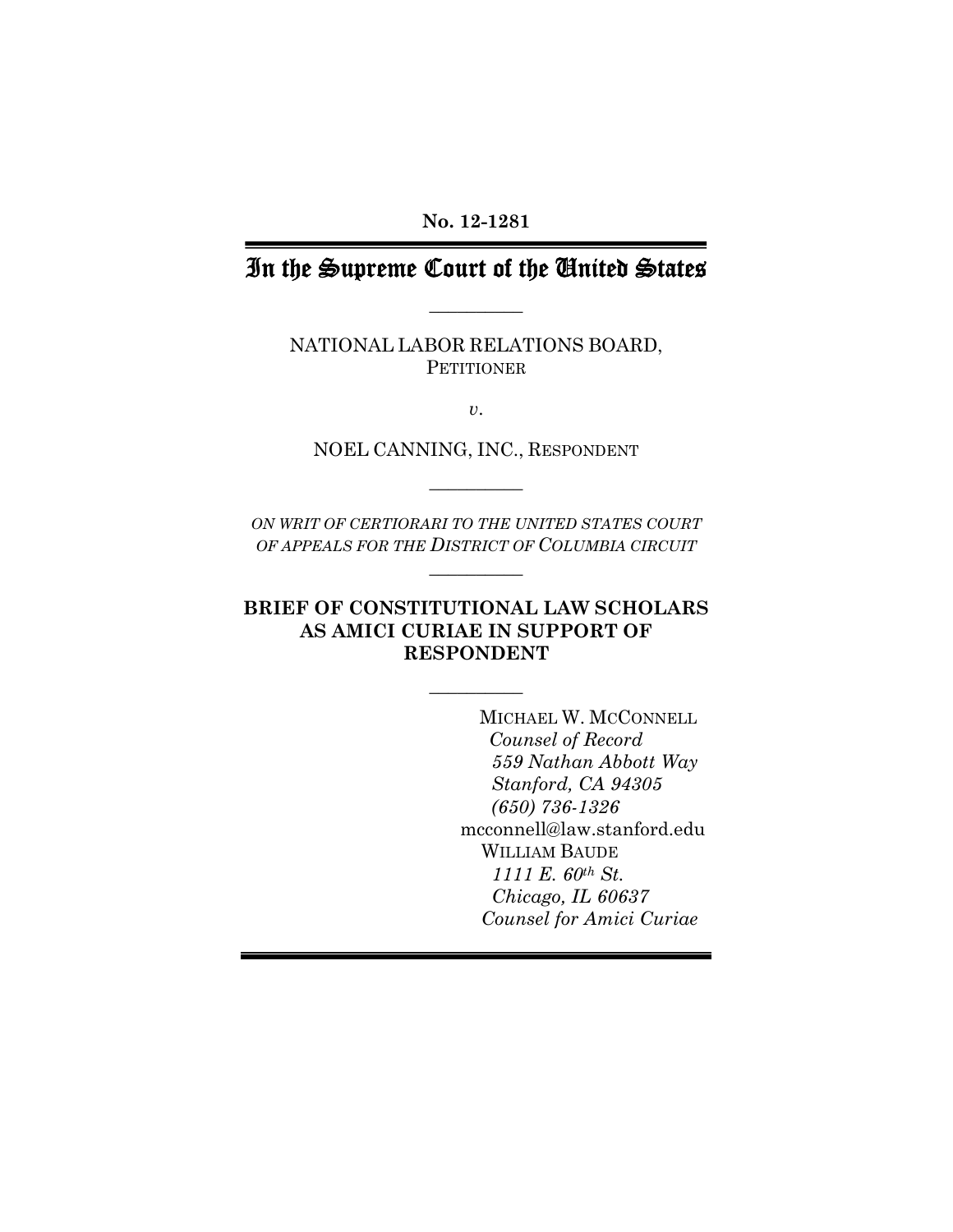## **TABLE OF CONTENTS**

| Page                                                                                           |
|------------------------------------------------------------------------------------------------|
|                                                                                                |
|                                                                                                |
| INTEREST OF THE AMICI CURIAE 1                                                                 |
|                                                                                                |
|                                                                                                |
|                                                                                                |
| I. Under The Text and Original Meaning of the<br>Recess Appointments Clause, The Office Must   |
| A. The Text Requires The Vacancy To Arise                                                      |
| B. The Clause's Purpose Supports the "Arise"                                                   |
| C. The Earliest Interpreters Endorsed the                                                      |
| D. Modern Practice Has Diverged From The<br>Original Meaning, But Not To The Extent            |
| II. The Text Implies, and Long Practice Confirms,<br>That Recesses Occur Between Sessions, Not |
| A. The Constitution's Text and Purpose Imply<br>that Recess Appointments Are Limited To        |
| B. Long Practice Confirms That Recess<br>Appointments Are Limited To Intersession              |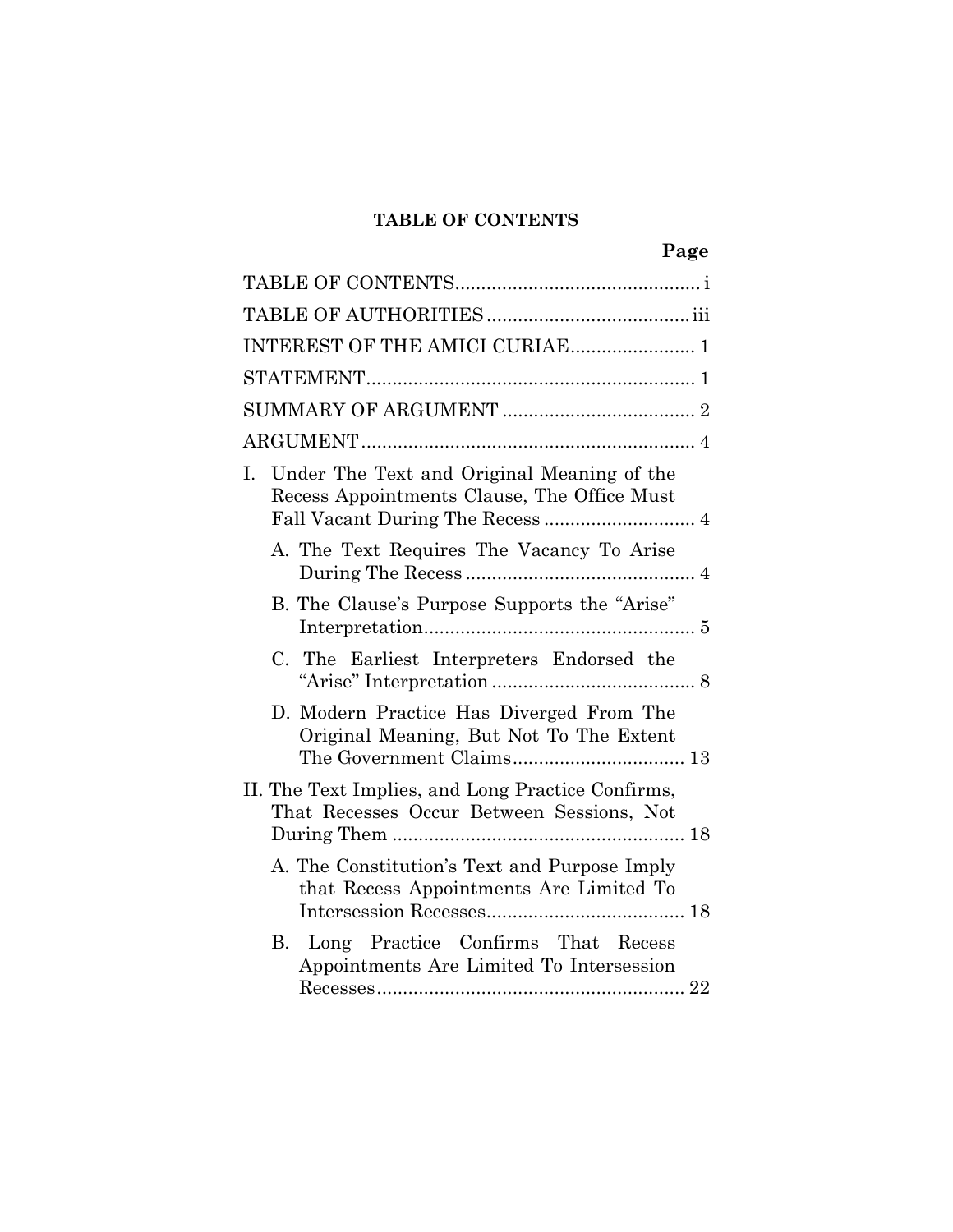| C. Modern Practice Has Diverged From The<br>Long Practice Under The Clause, But Not<br>To The Extent The Government Claims 25 |
|-------------------------------------------------------------------------------------------------------------------------------|
| III. Under Modern Practice and Pragmatic<br>Construction, The Senate's Pro Forma                                              |
| A. Under Modern Practice, Pro Forma<br>Sessions Are Routinely Respected As                                                    |
| B. As A Matter of Structure, Pro Forma<br>Sessions Ought To Receive Uniform<br>Treatment In Different Constitutional          |
|                                                                                                                               |
|                                                                                                                               |
|                                                                                                                               |
|                                                                                                                               |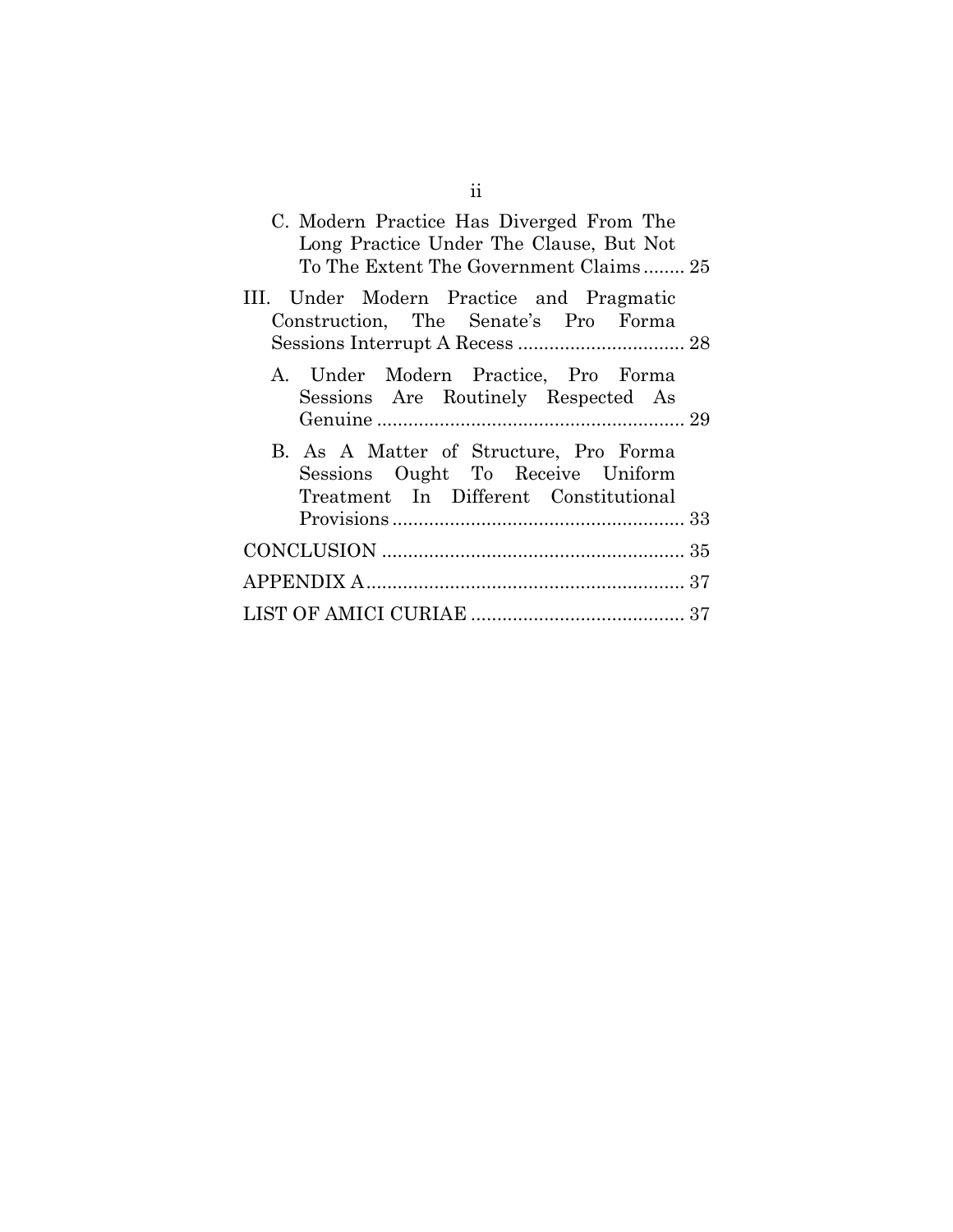#### **TABLE OF AUTHORITIES**

**Page(s)** 

#### **CONSTITUTIONAL PROVISIONS**

#### **STATUTES**

Act of Sept. 22, 1789, ch. 17, § 4, 1 Stat. 70..............20 Act of March 3, 1791, ch. 15, § 4, 1 Stat. 199........ 8, 20 Act of April 2, 1792, ch. 16, § 3, 1 Stat. 246 .............. 10 Act of Feb. 13, 1801, ch. 4, §§ 36-37, 2 Stat. 89 .. 11, 12 Act of Feb. 9, 1863, ch. 25, § 2, 12 Stat. 642 ............. 16 Act of July 11, 1940, ch. 580, § 1761, 54 Stat. 751 ... 16

#### **CASES**

| Bowsher v. Synar,                        |  |
|------------------------------------------|--|
|                                          |  |
| Case of Dist. Attorney of United States, |  |
|                                          |  |
| <i>In re</i> Farrow,                     |  |
|                                          |  |
| INS v. Chadha,                           |  |
|                                          |  |
| Myers v. United States,                  |  |
|                                          |  |
| NLRB v. Enter. Leasing Co. Se., LLC,     |  |
|                                          |  |
| NLRB. v. New Vista Nursing & Rehab.,     |  |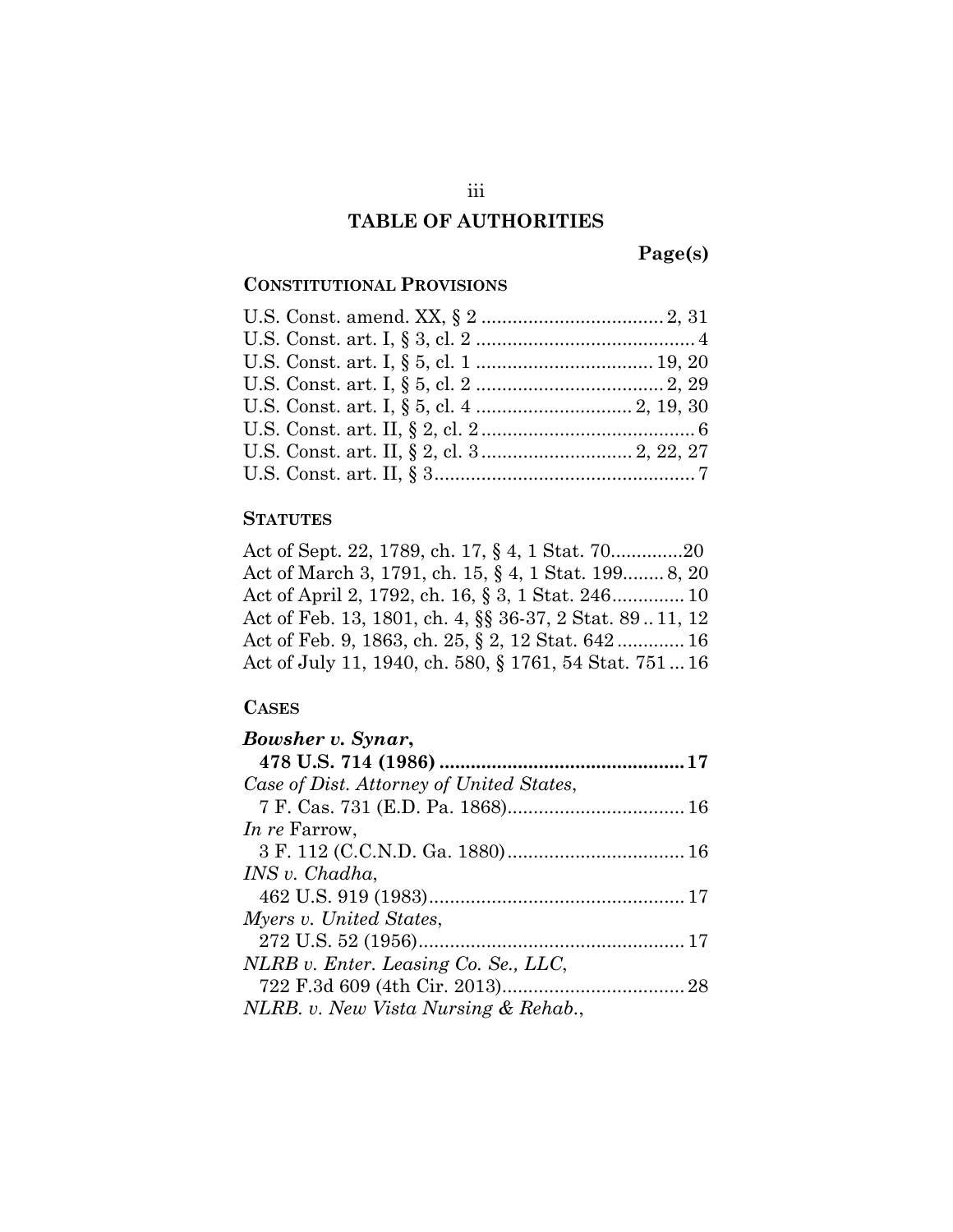iv

#### **OTHER AUTHORITIES**

## **Akhil R. Amar,** *Intratextualism***, 112 Harv. L. Rev. 747 (1999) ..................................................... 33**  28 Annals of Cong. 1274 (1815) ................................. 13 Cong. Globe, 37th Cong., 3d Sess. (1862) ................. 15 Cong. Globe, 37th Cong., 3d Sess. (1863) ................. 16 Cong. Globe, 40th Cong., 2d Sess. (1868) ................. 24 71 Cong. Rec. 3228-29 (1929) .................................... 30 96 Cong. Rec. 16,980 (1950) ...................................... 30 157 Cong. Rec. S5297 (daily ed. Aug. 5, 2011) .......... 32 157 Cong. Rec. S8783 (daily ed. Dec. 17, 2011) ........ 31 157 Cong. Rec. S8789 (daily ed. Dec. 23, 2011) ........ 32 158 Cong. Rec. H6285-86 (daily ed. Sept. 28, 2012) . 32 158 Cong. Rec. S1021 (daily ed. Feb. 17, 2012) ........ 27 *The Federalist No. 67* (Alexander Hamilton) (George W. Carey & James McClellan eds., 2001) ... 8, 20, 21 *The Federalist No. 76* (Alexander Hamilton) (George W. Carey & James McClellan eds., 2001) ............... 6 Note, Amelia Frenkel, *Defining Recess Appointments Clause "Vacancies,"* 88 N.Y.U. L. Rev. 729 (2013) .. 5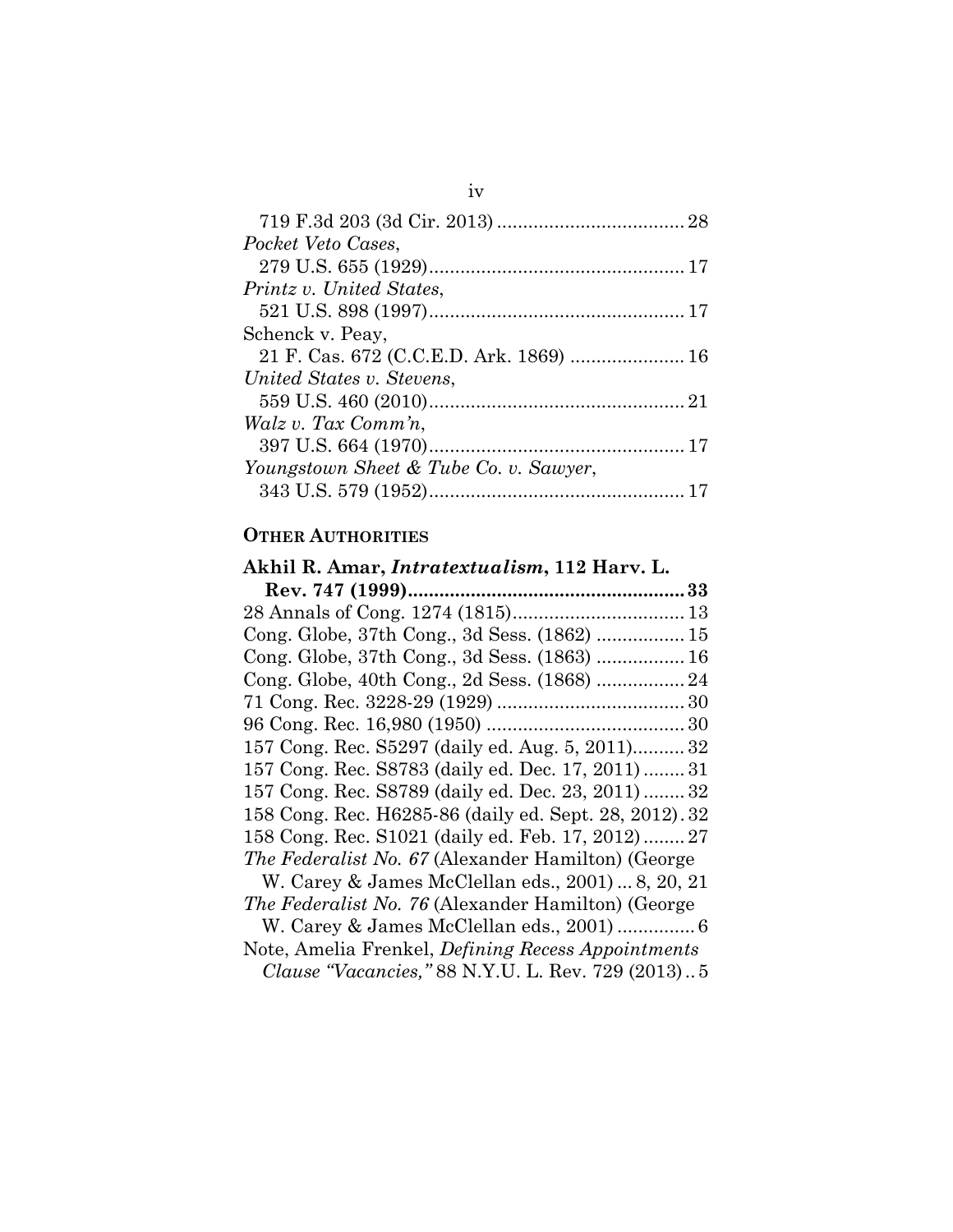| Edward A. Hartnett, Recess Appointments of Article      |
|---------------------------------------------------------|
| <b>III</b> Judges: Three Constitutional Questions,      |
| 26 Cardozo L. Rev. 377 (2005) 13, 14                    |
|                                                         |
| H.R. Con. Res. 232, 96th Cong., 93 Stat. 1438 (Dec.     |
|                                                         |
|                                                         |
| Lawfulness of Recess Appointments During a Recess       |
| of the Senate Notwithstanding Periodic Pro Forma        |
| Sessions, 36 Op. O.L.C. _ (Jan. 6, 2012)  21            |
|                                                         |
|                                                         |
|                                                         |
|                                                         |
|                                                         |
|                                                         |
|                                                         |
|                                                         |
| Brief for the United States, Mackie v. Clinton, No. 93- |
|                                                         |
| Michael B. Rappaport, The Original Meaning of the       |
| Recess Appointments Clause, 52 UCLA L. Rev. 1482        |
|                                                         |
| Michael B. Rappaport, Why Nonoriginalism Does Not       |
| Justify Departing from the Original Meaning of the      |
| Recess Appointments Clause, (draft, Sep. 19, 2013)      |
|                                                         |
|                                                         |
|                                                         |
| S. Journal, 13th Cong., 3d Sess. (1815)  13             |
|                                                         |
|                                                         |
| Special Session Is Merged into Regular, N.Y. Times,     |
|                                                         |
|                                                         |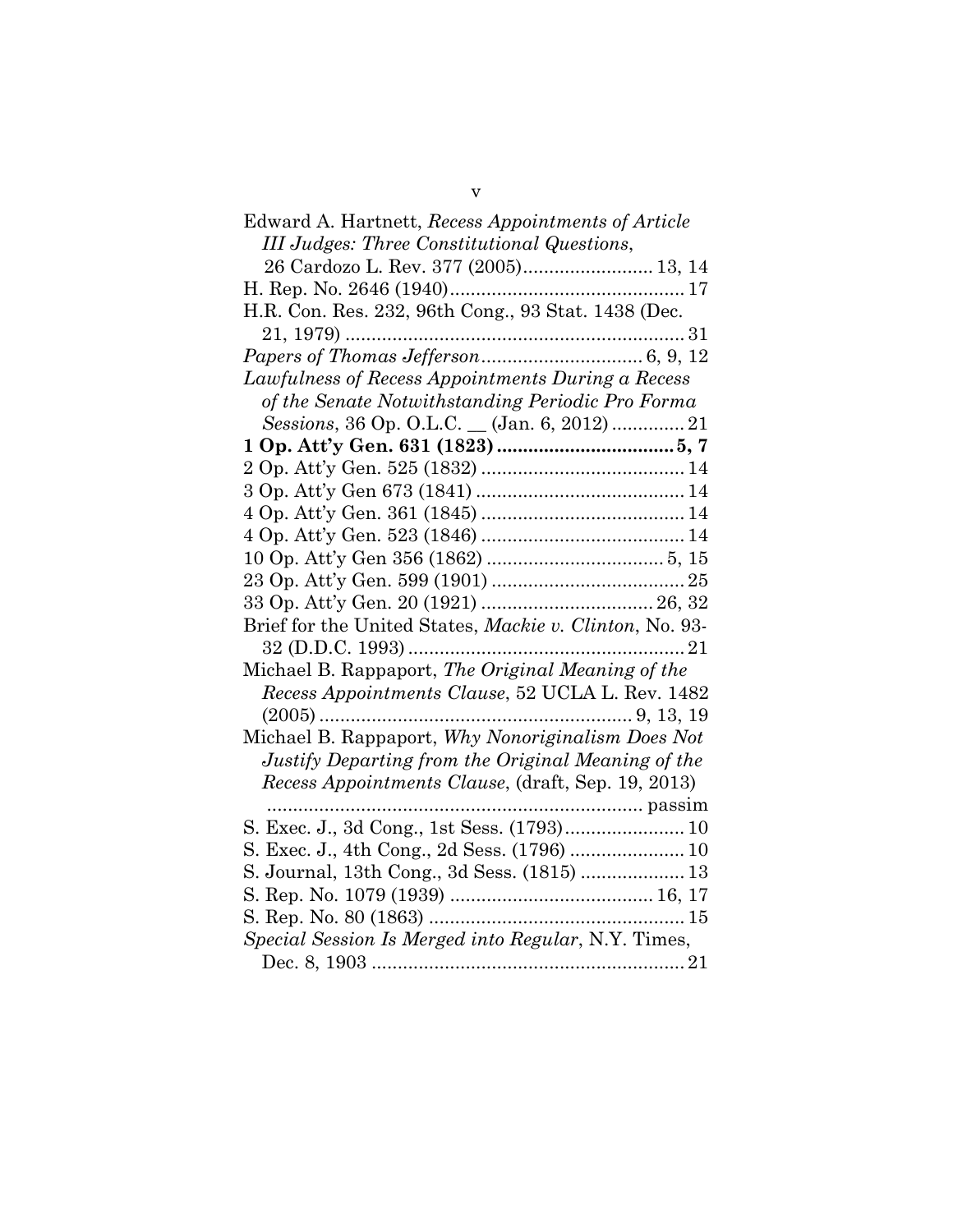# vi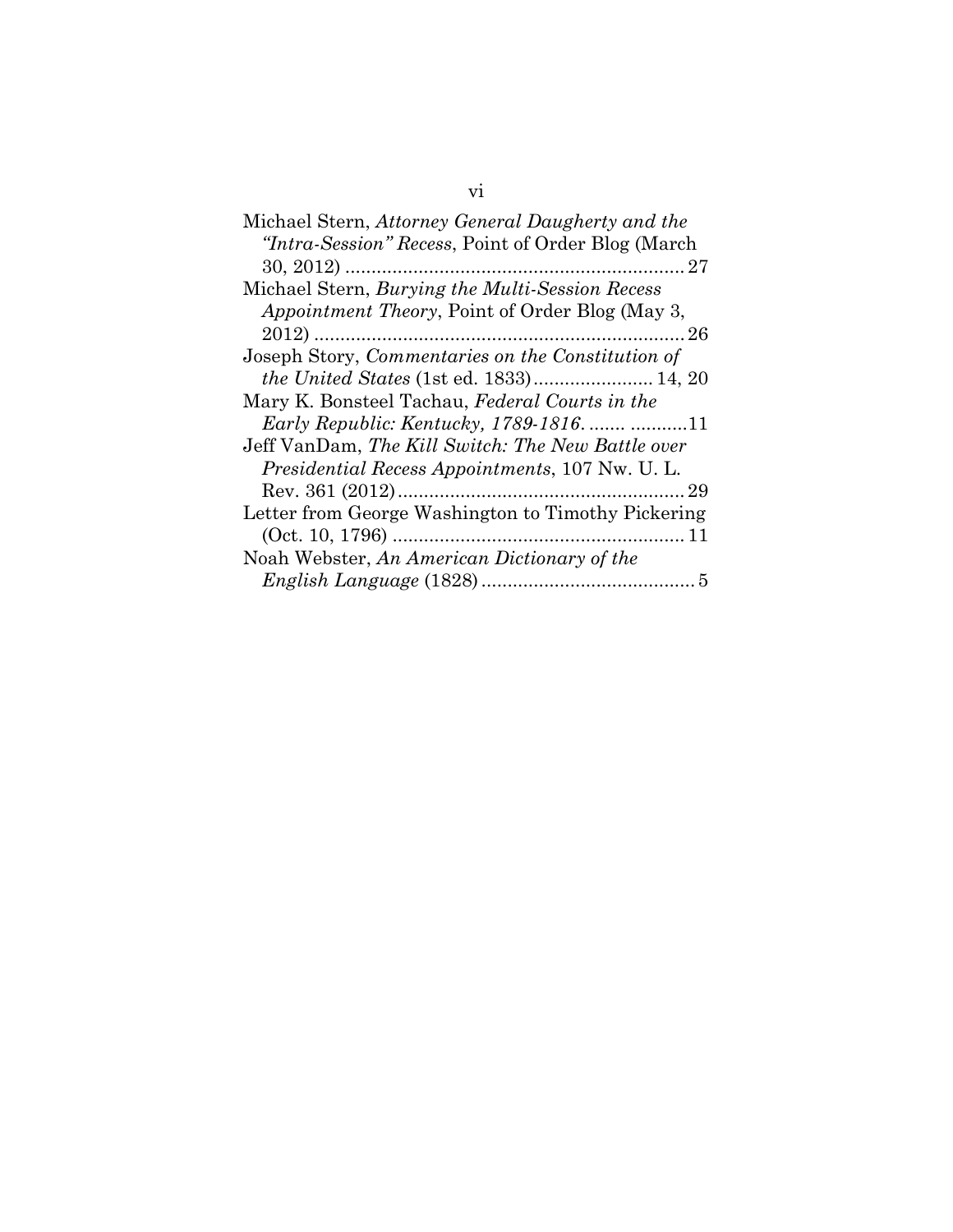#### **INTEREST OF THE AMICI CURIAE**

The signatories to this brief (listed in Appendix A) teach and write about constitutional law. They have an interest in the reasoning this Court uses in constitutional cases.1 While the outcome of any particular recess appointments case may have shortterm political implications, there is no long-term partisan interest in interpreting the Clause in one way or another.

#### **STATEMENT**

Especially in the absence of judicial precedent, disputes about the Constitution's meaning often reduce to disputes about interpretive methods. The interpretive tools are familiar: constitutional text, structure, historical context, early practice (which bears on original meaning), longstanding practice (which constitutes nonjudicial precedent), and pragmatic consequences. Disputes arise, however, over their relative force. For purposes of this brief, *amici* take no position on the relative weight or merit of these methodologies, except to say that the Court should: (1) take care to ensure that it relies on accurate and complete historical facts, (2) consider pragmatic consequences only as related to the purposes of the constitutional provision, and (3) apply the same methodology consistently to each of the sub-issues in the case.

<sup>1</sup> The parties' written consents to the filing of this brief have been filed with the Clerk of the Court. No counsel for a party authored this brief in whole or in part. No person other than amici curiae or their counsel (and hence, no party or its counsel) made a monetary contribution to its preparation or submission.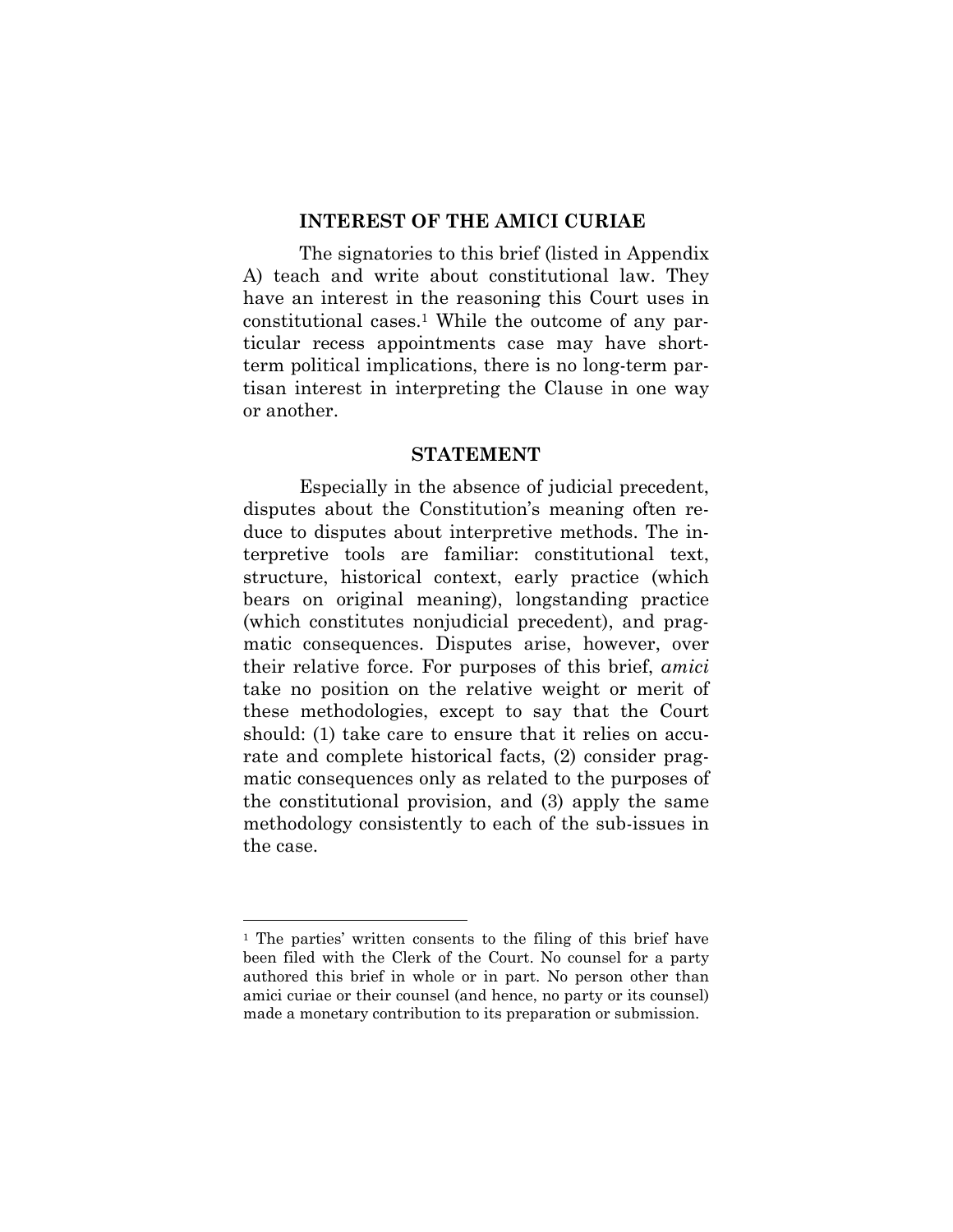#### **SUMMARY OF ARGUMENT**

Under any plausible method of interpretation, consistently pursued, the President's recess appointments to the NLRB on January 4, 2012, are problematic.

1. The original meaning of the text of the Recess Appointments Clause, U.S. Const. art. II, § 2, cl. 3, empowered the President to fill vacancies only if they arise while the Senate is in recess. That clear original meaning is confirmed by the purpose of the Clause, and by both Presidential and Congressional practice during the Republic's early years. After some Presidents began to depart from this practice, the Senate resisted for almost a century.

2. Although the ordinary meanings of the terms "recess" and "session" are ambiguous, the purpose and structure of the Clause and long practice confirm that the "recess" is the formal recess that occurs between formal "sessions" of the Senate, not including adjournments while a session is in progress. In any case, if one abandons that formal definition of "recess," as has been common since 1905, consistency demands abandonment of the corresponding formal definition of "session," resulting in recess appointments that last for weeks, not years.

3. The text arguably has little to say about the validity of the Senate's "pro forma" sessions, although the Rules of Proceeding Clause, *id*. art. I, § 5, cl. 2 suggests that it is the Senate, not the President or this Court, that ought to judge their validity. In any case, longstanding modern practice treats pro forma sessions as valid for purposes of the Adjournments Clause, *id*., art. I, § 5, cl. 4, and the Assembling Clause, *id.,* amend. XX, § 2, as well as to pass legislation. There is no logical reason to treat pro forma ses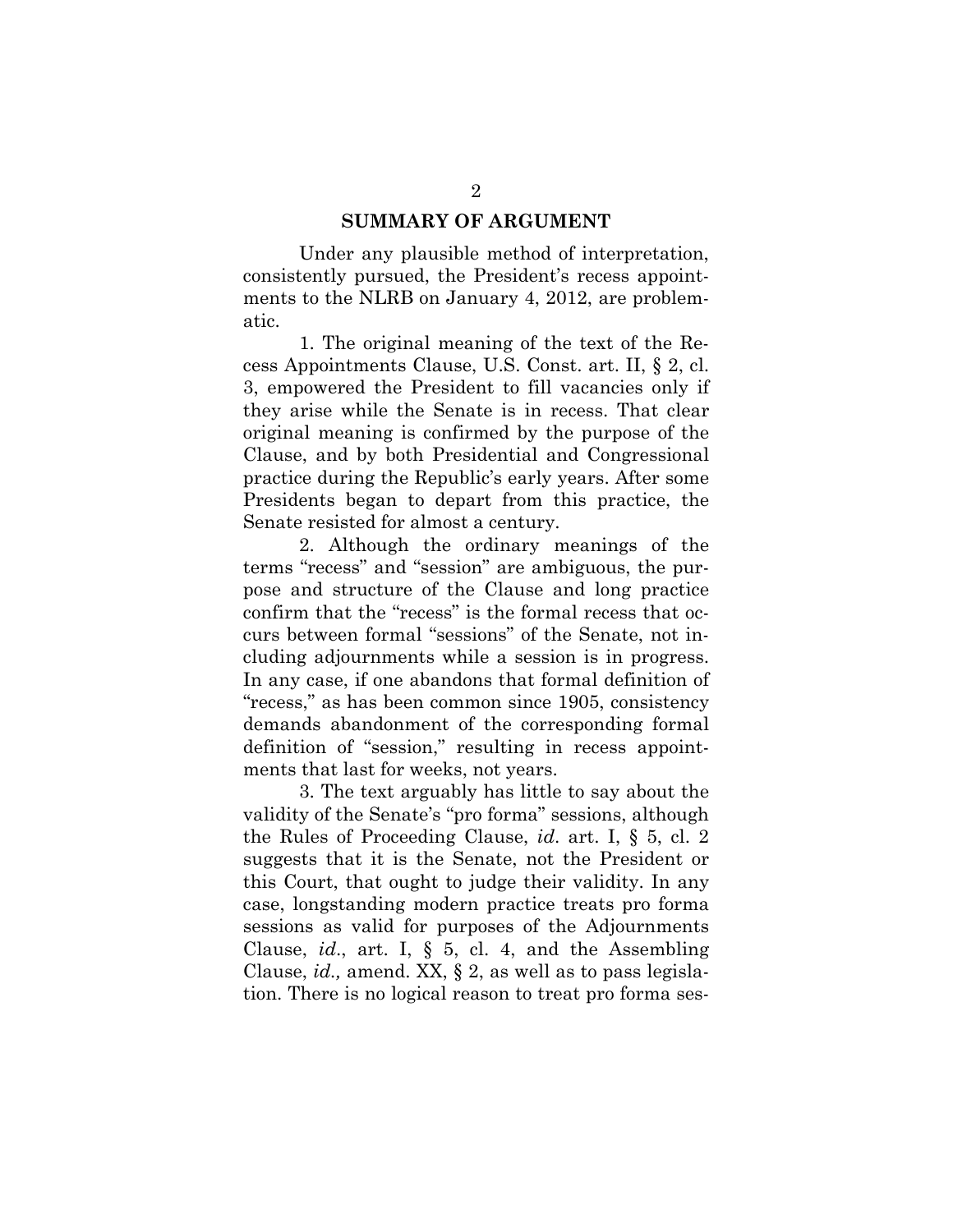sions as nullities only under the Recess Appointments Clause.

No consistent application of any of these methodologies supports the Solicitor General's construction. If recent practice overrides original meaning and early practice, as would be necessary to reject the "arise" view, then there is no answer to consistent recent use of pro forma sessions for a variety of constitutional purposes, including avoiding a "recess" during which the President might make recess appointments. If "recess" is to be given a functional rather than a formal definition, so must "session." If the Court consistently applies a theory of constitutional interpretation to the three questions presented in this case, then the appointments are unconstitutional.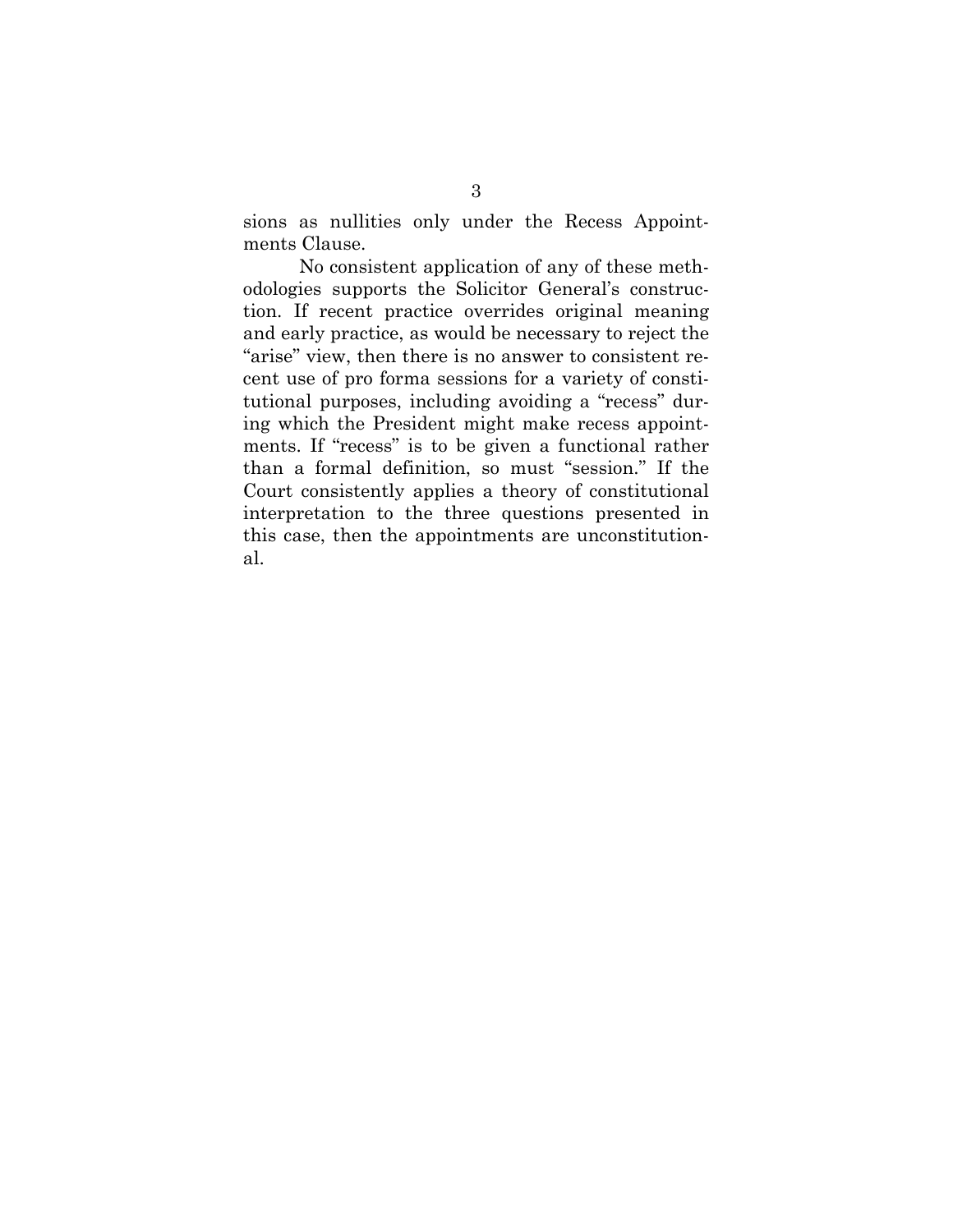#### **ARGUMENT**

## **I. Under The Text and Original Meaning of the Recess Appointments Clause, The Office Must Fall Vacant During The Recess**

 The Recess Appointments Clause states that "[t]he President shall have Power to fill up all Vacancies that may happen during the Recess of the Senate, by granting Commissions which shall expire at the End of their next Session." U.S. Const. art. II, § 2, cl. 3. The most obvious meaning of the word "happen" is to "occur" or "take place," and the most obvious meaning of the word "vacancy" is the event where an office becomes vacant. Cf. *id*. art. I. § 3, cl. 2 ("if [Senate] Vacancies happen by Resignation, or otherwise ..."). This implies that the President may fill a vacancy by recess appointment only if the office *arises* during the recess.

The Solicitor General's brief contends the word "happen" is ambiguous, and could mean that the vacancy merely *exists* during the recess. Even if there is some linguistic ambiguity, which we doubt, the "arise" interpretation is the best reading of the text, and is confirmed by the original history and primary purposes of the Clause. The "exist" reading rises or falls on an argument from longstanding practice—but this practice is not so longstanding or unchallenged as the Solicitor General's brief suggests.

## **A. The Text Requires The Vacancy To Arise During The Recess**

 The most straightforward reading of the Clause is that the President may fill offices that *became vacant* during the recess, through death, resig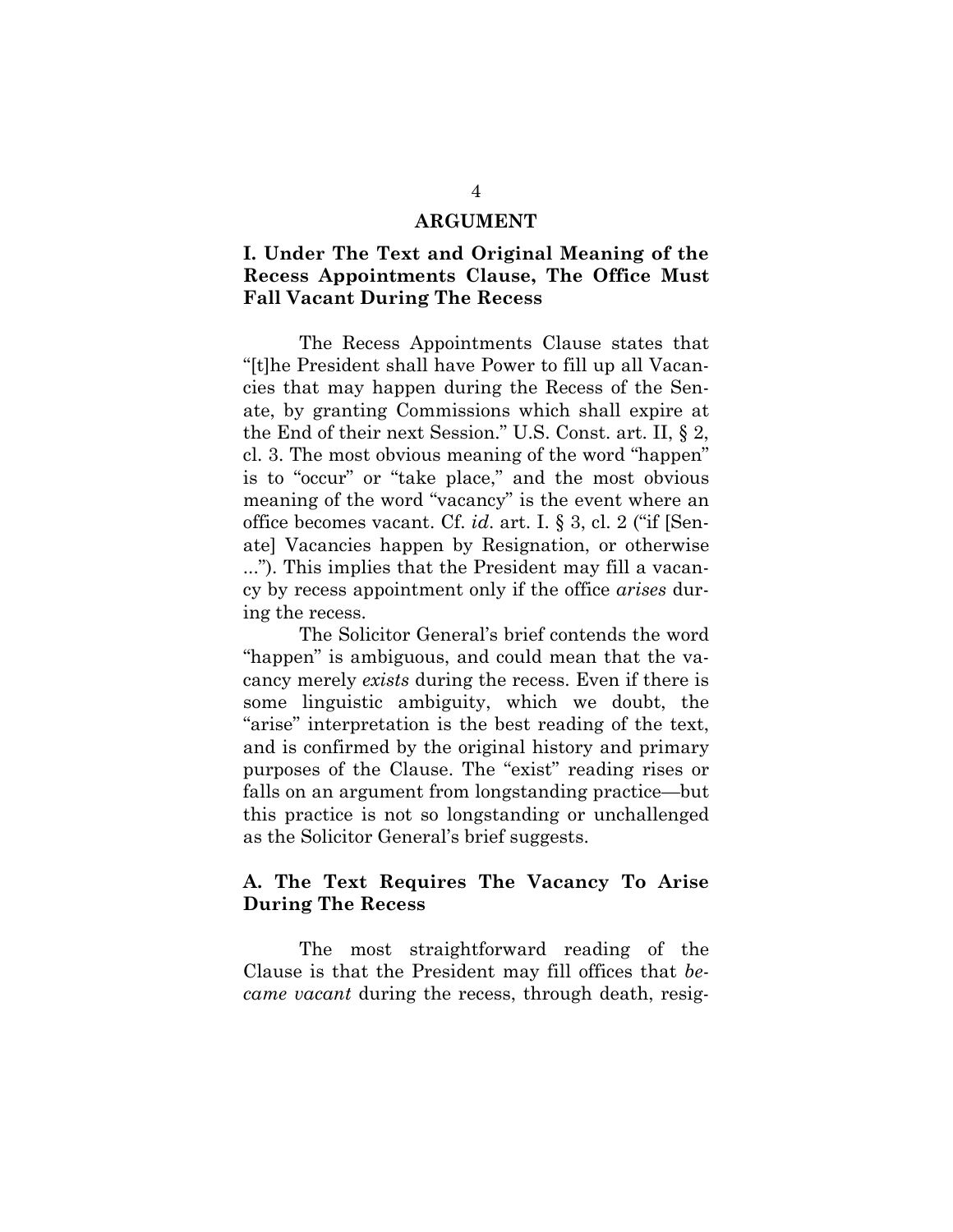nation, or removal of the previous office holder, by conclusion of a fixed term, or (perhaps) by creation of the office.2 Now as in 1787, this is the natural reading of the word "happen." The first American dictionary defined "to happen" as "to come by chance," "to fall out," "to come," or "to befall"—all definitions that emphasize the initial occurrence of an event. Noah Webster, *An American Dictionary of the English Language* (1828). Nearly every founding-era English language dictionary agreed. See Brief of Scholars of the Constitution's Original Meaning as Amici Curiae, at 5-7.

 Even some of the executive opinions that developed the "exist" interpretation acknowledged that the "arise" reading was more consistent with the Constitution's text. Attorney General Wirt called it "most accordant with the letter of the Constitution," 1 Op. Att'y Gen. 631, 632 (1823). Similarly, in 1862, Attorney General Bates wrote to President Lincoln that "If the question were new, and now, for the first time, to be considered, I might have serious doubts" about the "exist[]" interpretation. 10 Op. Att'y Gen 356, 356 (1862).

## **B. The Clause's Purpose Supports the "Arise" Interpretation**

 The Clause's purpose, in the context of the Appointments Clause as a whole, confirms the most natural reading of the text. Outside of recess appointments, the Constitution requires the Senate's

<sup>2</sup> There was some historical controversy over whether a vacancy "happens" when an office is first created. Note, Amelia Frenkel, *Defining Recess Appointments Clause "Vacancies,"* 88 N.Y.U. L. Rev. 729 (2013). The Court need not resolve that question in this case.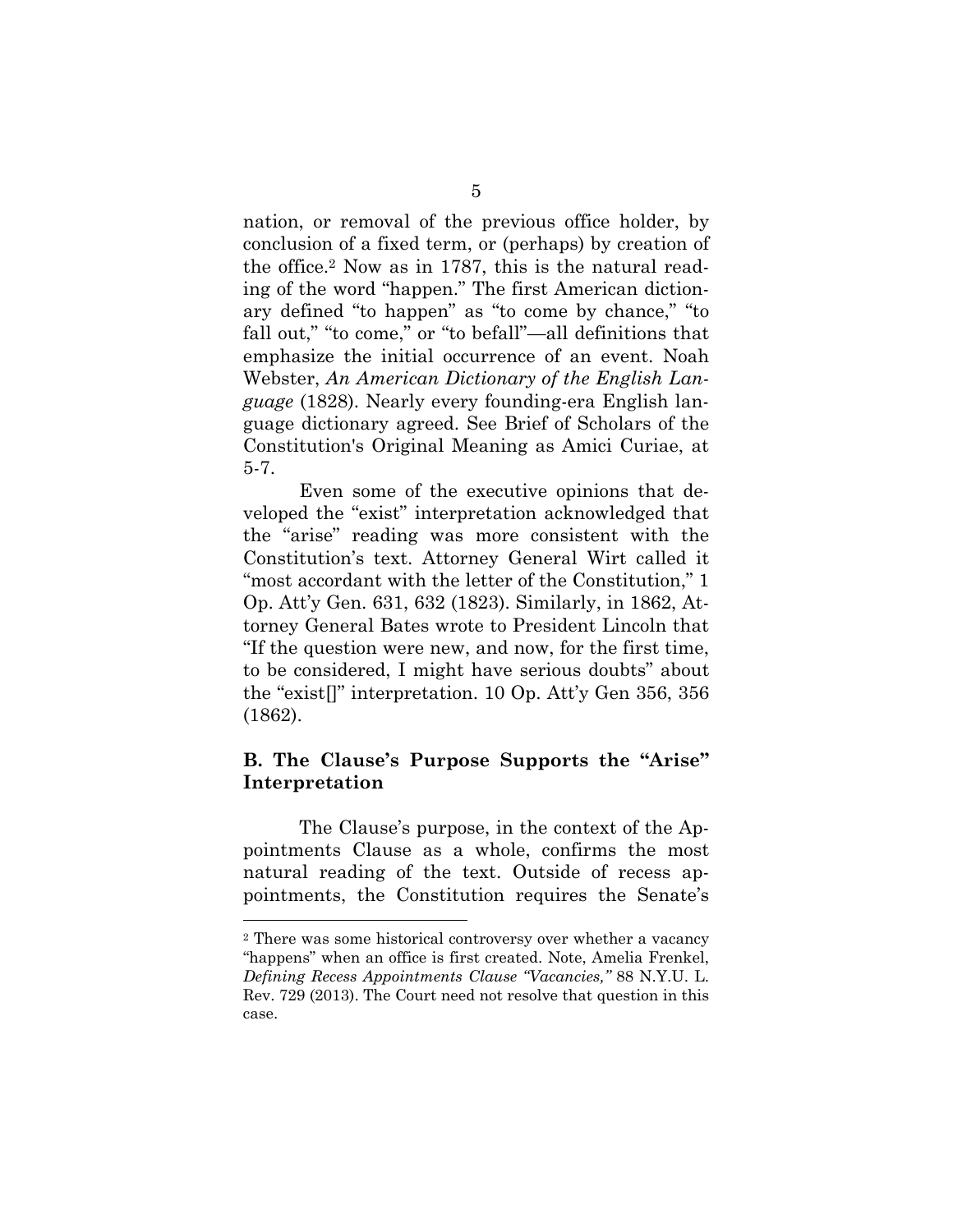participation—direct or indirect—in all appointments. First, all judges and principal officers must be appointed "by and with the Advice and Consent of the Senate." U.S. Const. art. II, § 2, cl. 2. For inferior officers "Congress may by law" delegate the appointment power to the President or to others, without Senatorial confirmation. *Id.* Hence, in all regular appointments, the Senate must either consent to the nomination directly, or consent to a law that delegates the appointment. These provisions are an important check on the President's ability to staff the executive branch with "unfit characters," *The Federalist No. 76*, at 392 (Alexander Hamilton) (George W. Carey & James McClellan eds., 2001). Attorney General Edmund Randolph aptly observed: "The Spirit of the Constitution favors the participation of the Senate in all appointments." Edmond Randolph's Opinion on Recess Appointments (July 7, 1792), in 24 *Papers of Thomas Jefferson* 165 (Oberg & Looney eds., 2008).

The constitutional baseline indicates the proper scope of the Recess Appointments Clause. The Clause anticipates circumstances when the Senate cannot consent either directly or prospectively. In this sense the Clause is "to be considered as an exception to the general participation of the Senate. It ought too to be interpreted strictly." *Id*.

The "arise" interpretation is consistent with this view. Under the "arise" interpretation, the President may make an immediate recess appointment and forgo Senate confirmations when (but only when) there is no realistic chance for the Senate to participate. Under the "exist" interpretation, by contrast, Presidents can wait until a "recess" in Senate business (however defined) and then appoint officers, including judges, for terms as long as two years, with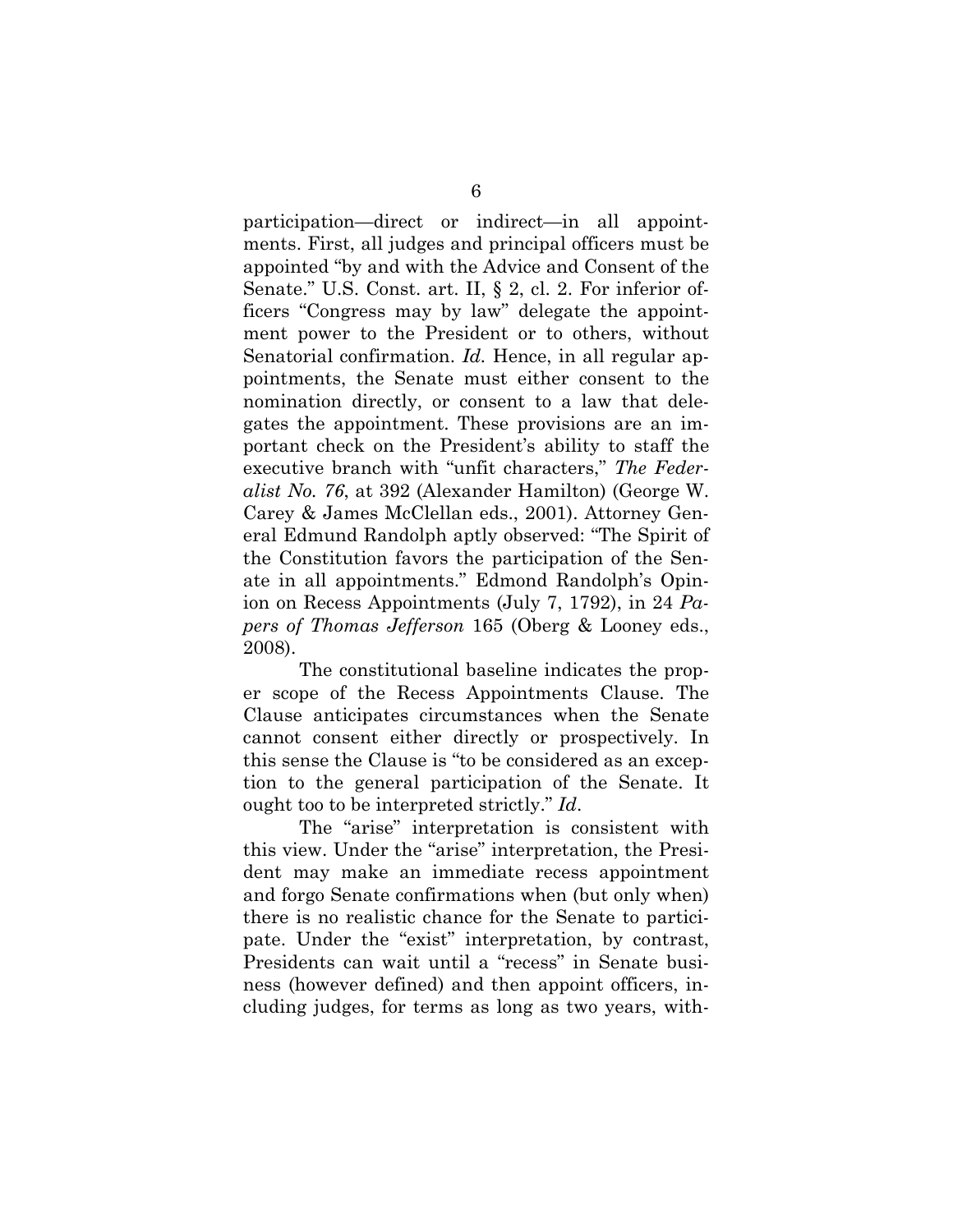out troubling to obtain advice and consent. Worse yet, he can appoint officers already rejected by the Senate, which some Presidents have done.

The "arise" interpretation is admittedly not perfectly congruent with the evident purposes of the Clause. As a practical matter, the President may not be able to fill a vacancy that occurs very near the end of the session; conversely, there is no real need for recess appointments if the vacancy occurs shortly before the session begins. Attorney General Wirt relied on such pragmatic considerations for his nontextual interpretation in 1823. He worried about what would happen if a vacancy happened during the Senate's session, but was not discovered until after the Senate recessed, or about "the sudden dissolution of that body by some convulsion of nature; the falling of the building in which they hold their sessions; a sudden and destructive pestilence, disabling or destroying a quorum of that body." Wirt, *supra*, 1 Op. Att'y Gen. at 633. Pragmatic considerations of this sort are a potential strike against the "arise" interpretation. But the Solicitor General's interpretation is far less tethered to the purposes of the Clause: the President can make appointments not just when the Senate is "unavailable" but when it disagrees with him. Moreover, the practical difficulties with the "arise" view can be avoided through the use of acting officers (in many cases) and by the President's constitutional power "on extraordinary Occasions," to call the Senate into session when it is in recess. U.S. Const. art. II, § 3.

A further difficulty with following the literal meaning of the Clause is that it might seem to allow Presidents to *make* recess appointments during the subsequent session so long as they *arose* during the recess. But this difficulty, if it is one, plagues the "ex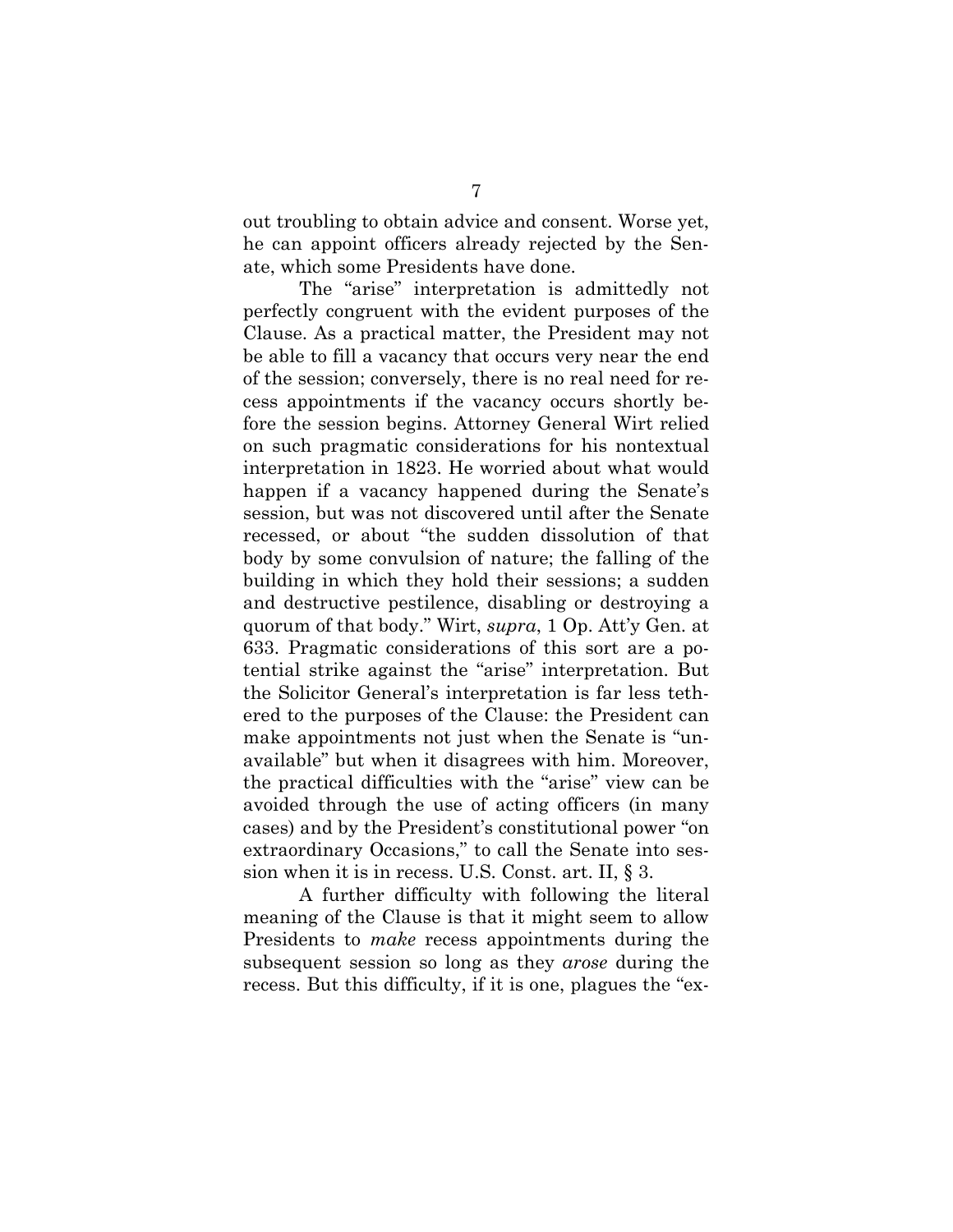ist" interpretation no less than the "arise" interpretation.

As a matter of practice, it is common ground among the various views that the vacancy must be "fill[ed]"—as well as "happen"—"during the recess of the Senate." That reading is supported by a practice more longstanding and unbroken than any other discussed in this case. Presidents have always made recess appointments *only* when they maintained that the Senate was in recess. *The Federalist* states flatly that under the Clause the President must make the appointment "during the recess." *The Federalist No. 67*, at 350 (Alexander Hamilton) (George W. Carey & James McClellan eds., 2001).

## **C. The Earliest Interpreters Endorsed the "Arise" Interpretation**

 In the Republic's early decades, Congress and the executive branch both maintained that an office must *become* vacant during the recess to trigger the recess appointment power. A 1791 statute established an office and provided that "[i]f the appointment ... shall not be made during the present session of Congress, the President may, and he is hereby empowered to make such appointments during the recess of the Senate, by granting commissions which shall expire at the end of their next session." Act of March 3, 1791, ch. 15, § 4, 1 Stat. 199, 200. This provision would have been wholly redundant under the "exist" view of the Recess Appointments Clause.

The Washington Administration took the same view of the Clause. In the first formal executive opinion on the Clause, Attorney General Edmund Randolph confronted the executive branch's power to make a recess appointment to the office of "chief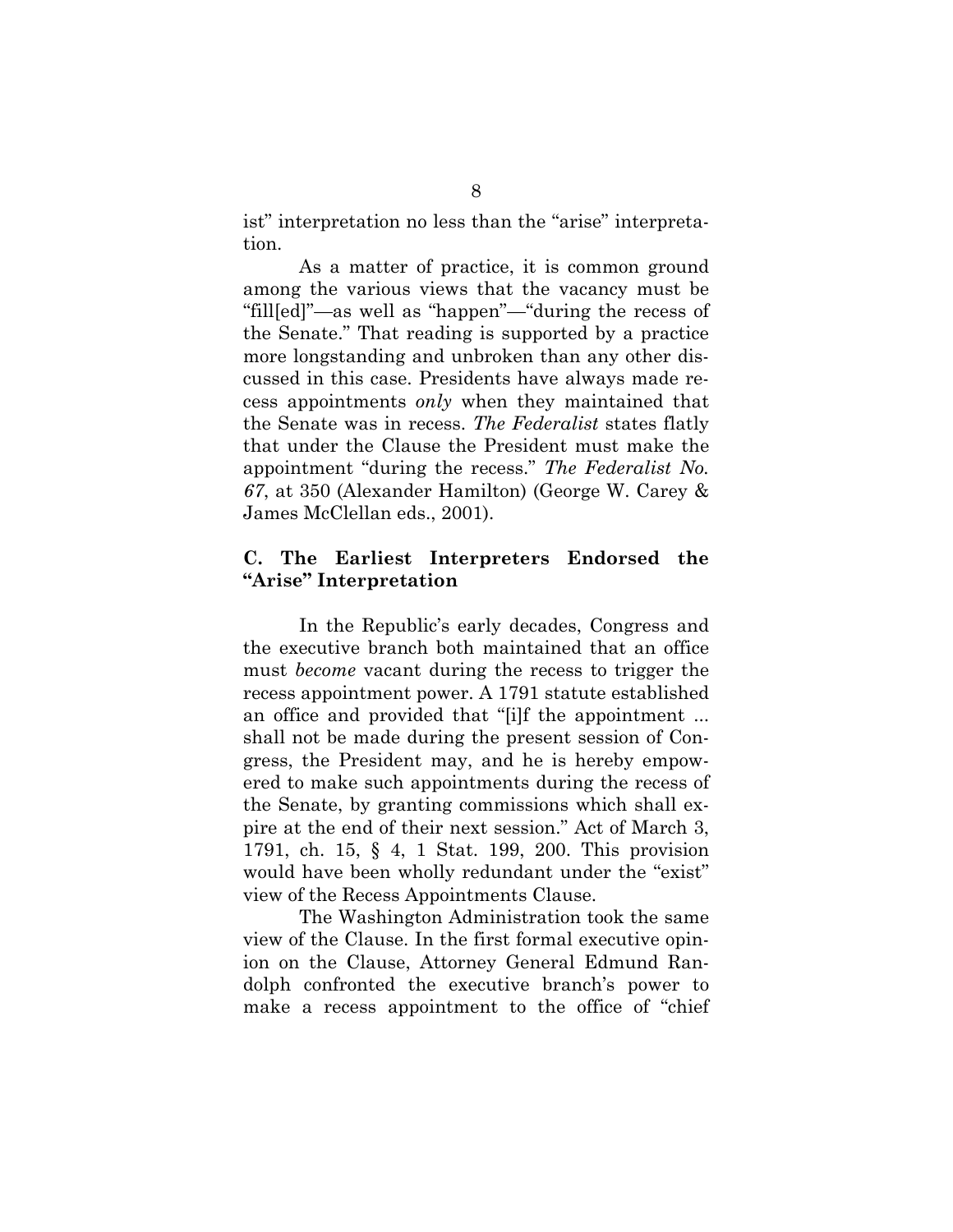Coiner" of the Mint—an office that had been created in April of 1792, a month before the Senate's recess began. Is it, Randolph asked, a "vacancy which has *happened* during the recess of the Senate?" Randolph, 24 *Papers of Thomas Jefferson*, *supra*, 165. No, he answered: "It is now the same and no other vacancy, than that, which existed on the 2nd. of April 1792. It commenced therefore on that day or may be said to have *happened* on that day." *Id*. Leading commentators on the Constitution, of both Federalist and Jeffersonian persuasions, agreed. See Michael Rappaport, *The Original Meaning of the Recess Appointments Clause*, 52 UCLA L. Rev. 1482, 1518-1521 (2005) (quoting Hamilton, a Federalist, and Tucker, a Jeffersonian).

 President Washington repeatedly confirmed Randolph's view of the Clause. Washington made recess appointments only when the office had become vacant during the recess. On several occasions Washington was confronted with vacancies late in the Senate session, when potential nominees could not be contacted before the end of the session. *Id.* at 1522. Washington and the Senate found a way to fill these offices consistent with the "arise" interpretation—the President would nominate an officer and the Senate would confirm him, all without the officer's consent. *Id*. After the session was over, if the officer refused to serve, Washington treated that as a resignation, which created a new vacancy *during the recess* and could then be replaced by a recess appointment.

 The Solicitor General claims President Washington broke from this practice twice—when he appointed Robert Scot as Engraver of the Mint, and William Clarke as United States Attorney of Kentucky. U.S. Br. 39-40. The history, however, strongly suggests both vacancies arose during a recess.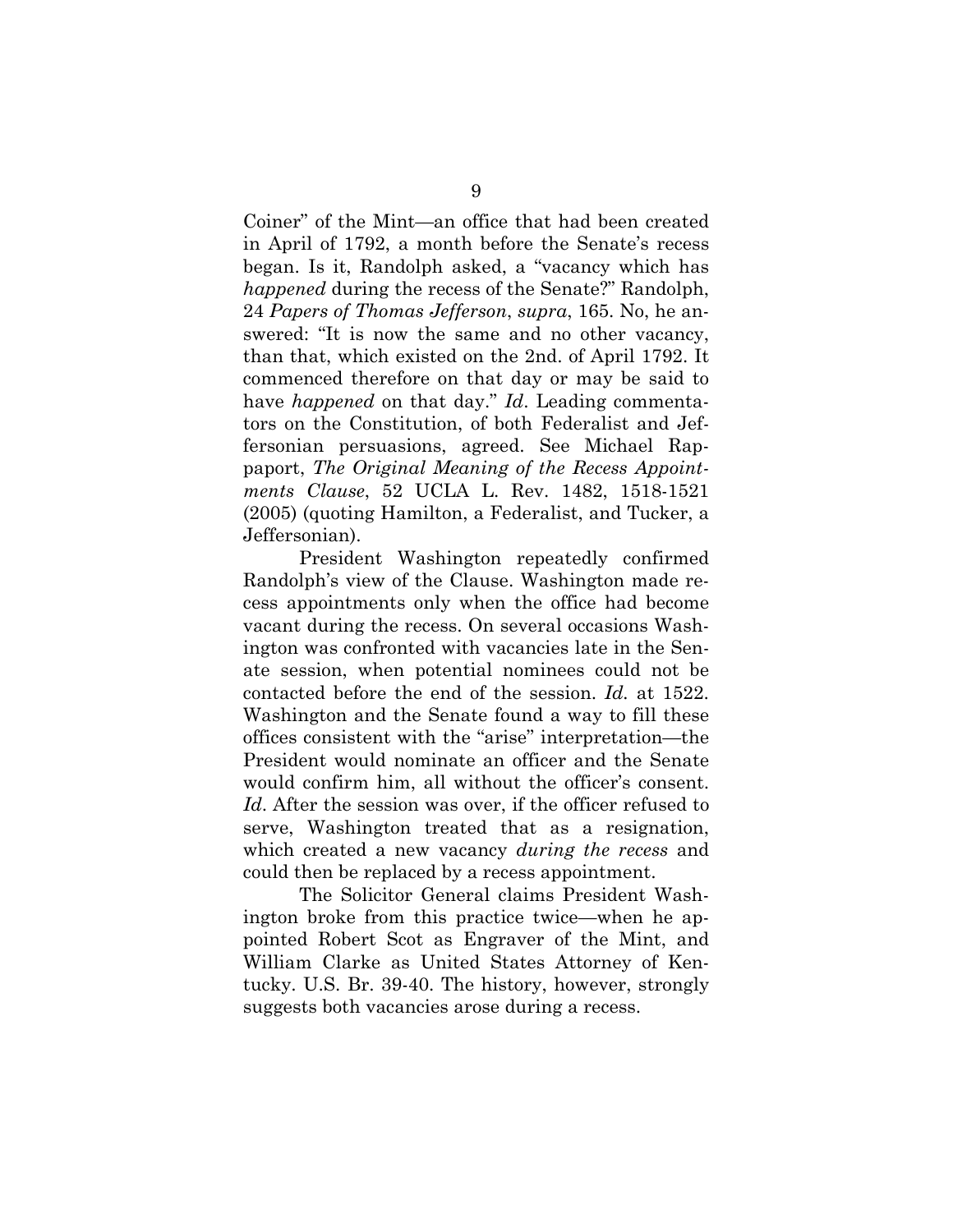Washington himself said they arose during a recess. He wrote: "I nominate the following persons [including Scot] to fill the offices annexed to their names respectively; to which, having *fallen vacant during the recess* of the Senate, they have been appointed." S. Exec. J., 3d Cong., 1st Sess. 142–43 (1793) (emphasis added). Likewise, "I nominate the following persons [including Clarke] to fill the offices annexed to their names, respectively, which *became vacant during the recess* of the Senate." S. Exec. J., 4th Cong., 2d Sess. 216-17 (1796) (emphasis added). Even if Washington misapprehended the facts, he apparently believed he was acting within the recess appointments power because he supposed that the offices "became vacant during" a recess.

Moreover, it is unlikely that Washington was mistaken on the facts. The Act of April 2, 1792, made it "lawful for the functions and duties of Chief Coiner and Engraver to be performed by one person." Act of April 2, 1792, ch. 16, § 3, 1 Stat. 246, 247. Henry Voigt therefore likely had been acting as Chief Coiner *and* Engraver. When he decided to extend the Engraver position to Scot, Washington likely created and filled that vacancy at once—during the recess.

 As the Solicitor General's brief suggests, the United States Attorney vacancy filled by Clarke also probably arose during a recess. Clarke's predecessor, William McClung, "was confirmed on June 2, 1794. S. Exec. Journal, 3d Cong., 1st Sess. 160." U.S. Br. 40 n.31. The Senate recessed on June 9. S. Exec. J., 3d Cong., 1st Sess. 162. "McClung had declined that appointment by October 1794." U.S. Br. 40 n.31. The next Senate session began on November 21, 1794. S. Exec. J., 3d Cong., 2d Sess. 163. Unless McClung declined to serve during the seven-day window between his confirmation and the recess—a period shorter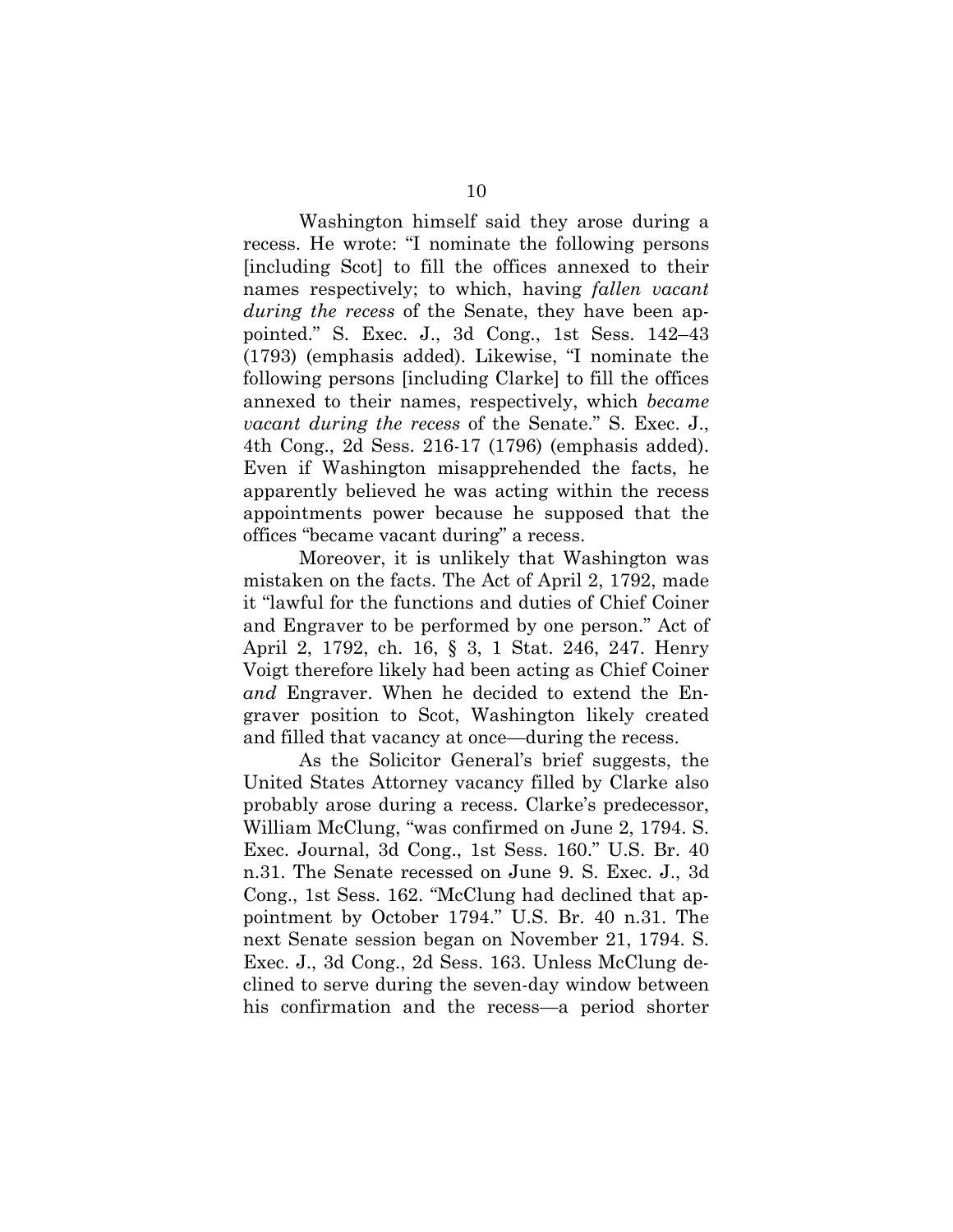than the time it would take for a message to get from New York City to Kentucky—then he must have declined his commission during the recess, rendering the office vacant.

The Clarke appointment thus does not violate the "arise" interpretation or support the "exist" interpretation. But it does present an oddity: because Washington waited until the recess of 1796 to make the Clarke appointment, it appears that Washington filled a vacancy that "happened" during the 1794 recess "during" the 1796 recess (unless there was another nomination and appointment between McClung and Clarke, which the sources do not rule out). See Mary K. Bonsteel Tachau, *Federal Courts in the Early Republic: Kentucky, 1789-1816*, at 72 n.81 (suggesting that the post may have been filled, if briefly, by George Nicholas, in 1796). In a private letter, Washington indicates that he had simply forgotten about the appointment. Letter from George Washington to Timothy Pickering (Oct. 10, 1796).3 No one appears to have commented on the aberration. But under no theory does the Clarke appointment support the Solicitor General's argument.

 The Solicitor General makes a similarly unfounded claim that Thomas Jefferson's early appointments of several district attorneys and marshals filled vacancies that did not arise during the recess. U.S. Br. 41-42. The Solicitor General's evidence is that the offices were created by a statute on February 13, 1801, during the session. §§ 36-37, 2 Stat. 89, 99- 100. But the very sections the Solicitor General cites provide that the previously-appointed marshals and district attorneys who lived in those districts would

<sup>3</sup> Available at http://founders.archives.gov/documents/Washington/99-01-02-01011.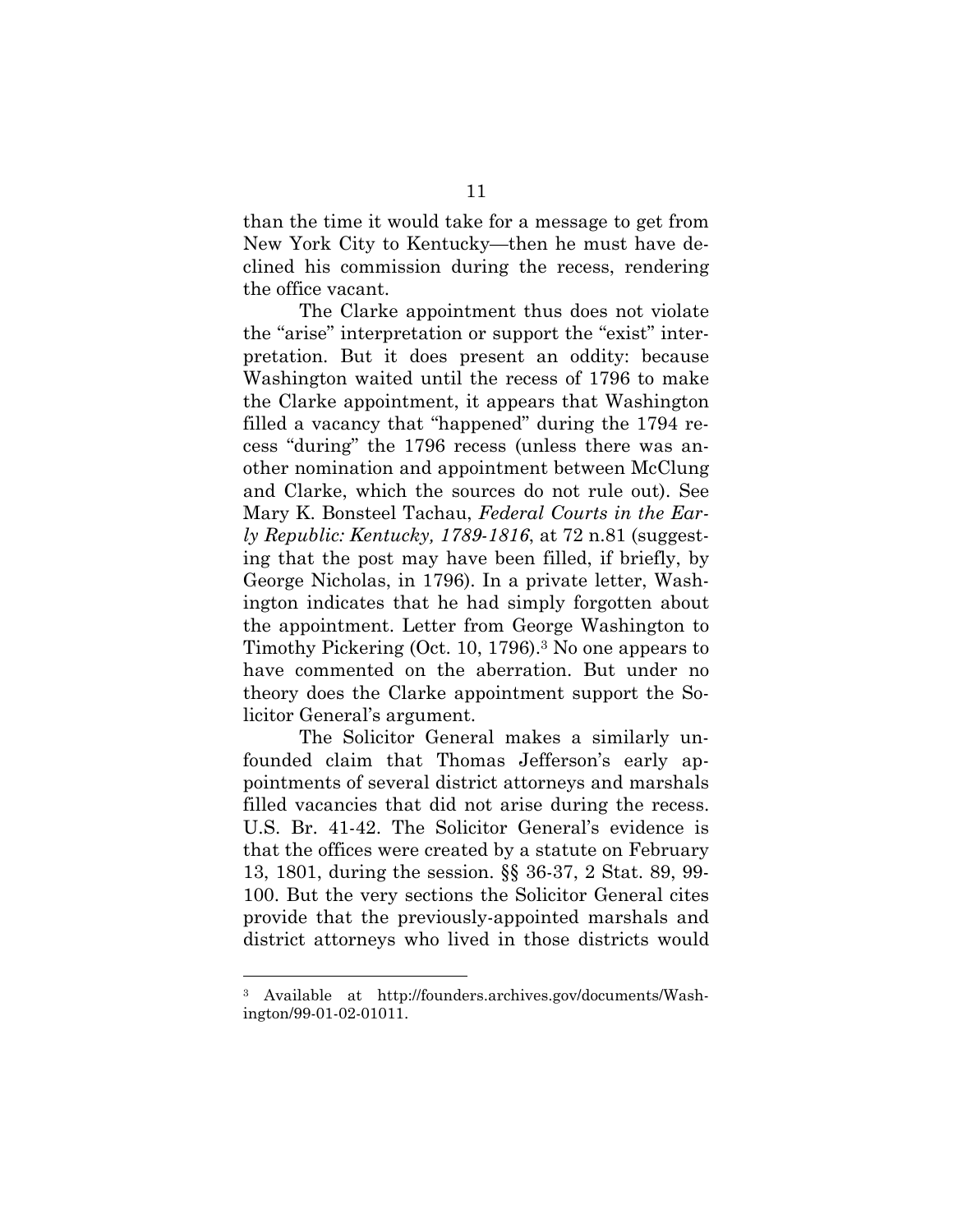hold the new offices until the President removed them. *Id*. So the new offices were likely filled by the old district attorneys and marshal until Jefferson nominated their replacements, which he did during the recess.

 Nor is there anything in Jefferson's letter to Wilson Nicholas, relied upon by the Solicitor General, U.S. Br. 42, suggesting he took a broad view of the recess appointment power. Though Jefferson described the Clause as "susceptible of both constructions," his chief concern seems to have been that some of the legal fictions used in the previous administrations were too broad. 36 *Papers of Thomas Jefferson* 433 (2009). He said: "if we find that any of our cases go beyond the limits of such a rule, we must consider what will be the best way of preventing their being considered as authoritative examples."4 *Id.*  There is no reason to think that Jefferson supported a *broader* view of the power than his predecessors had.

 Madison's practice is somewhat less clear. His only articulated position on the question, in connection with his delayed appointment of Andrew Jackson to a generalship, see Resp. Br. 39, squarely embraced the "arise" view. But he made five appointments that may or may not have conformed to that view. Compare U.S. Br. 42-43 with Resp. Br. 44. One was the recess appointment of Theodore Gaillard to a judgeship vacated by the resignation by Dominic Hall. Hall's date of resignation is uncertain, but it may have been during the session. Compare Edward A. Hartnett, *Recess Appointments of Article III Judges: Three Constitutional Questions*, 26 Cardozo L. Rev.

<sup>4</sup> Available at http://founders.archives.gov/documents/Jefferson/ 01-36-02-0280.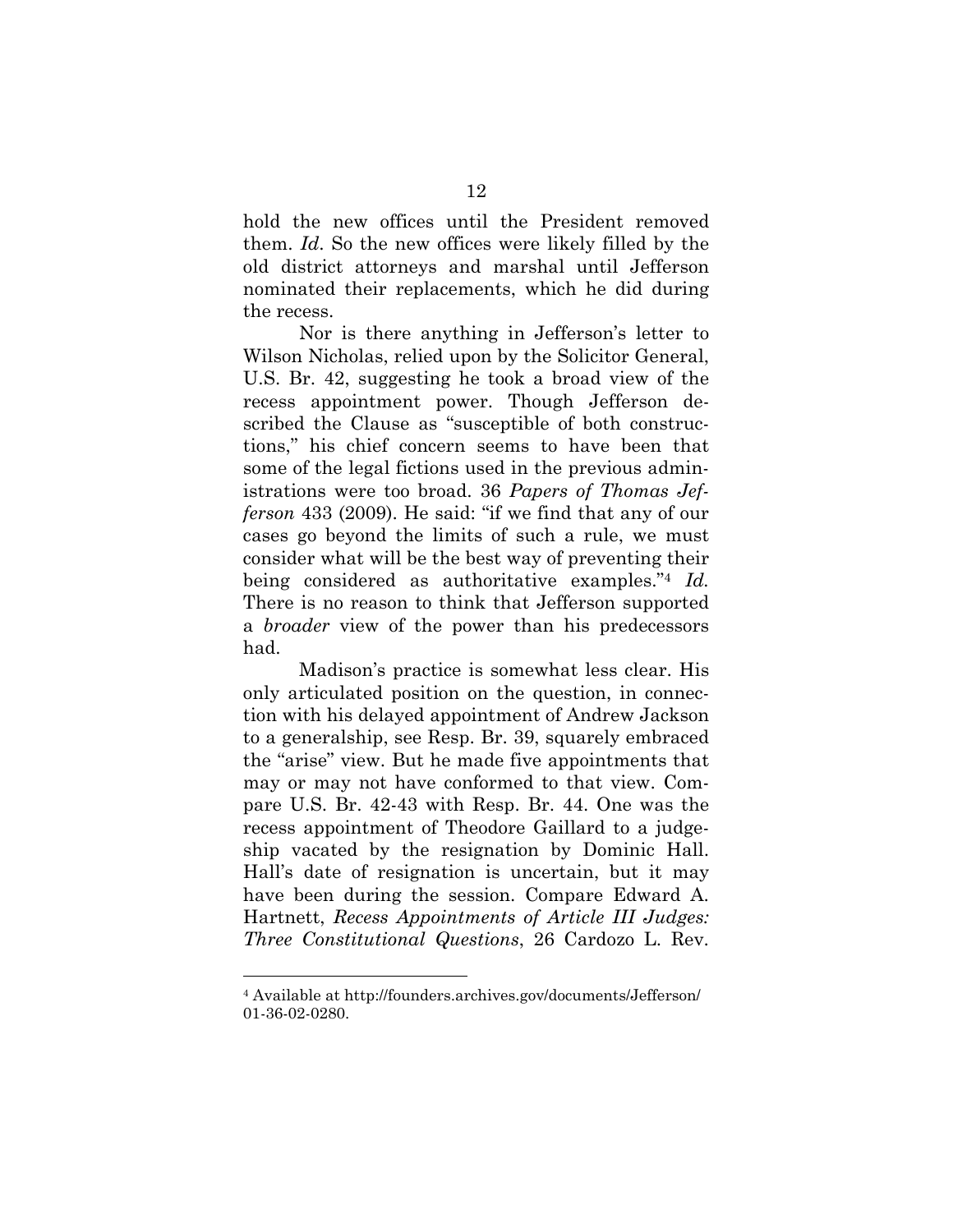377, 400-01 (2005) (arguing it was during the session) with Rappaport, *Original Meaning*, *supra*, at 1534 n.142 (arguing that this is not clear). In any case, Gaillard declined the recess appointment.

Two other appointments were to offices created on March 3, 1815, the last day of the Senate's session. On that day, Madison signed legislation creating two new offices, which he later filled by recess appointment. Looking solely at the Senate Journal, it appears that he signed the bill before the Senate recessed, but a comparison to the House's records in the Annals of Congress suggests that the Senate may have announced its recess before receiving the message from the Clerk of the House that Madison had signed the legislation. Compare S. Journal, 13th Cong., 3d Sess. 689-90 (Mar. 3, 1815) with 28 Annals of Cong. 1274 (Mar. 3, 1815) (House of Representatives).

Finally, Madison recess appointed the first U.S. Attorney and Marshal for the Territory of Michigan, although those offices were created during the session. U.S. Br. 43. We are not aware of any evidence that would square these two appointments with the "arise" view. Yet we are also less ready than the Solicitor General to infer that Madison supported the "exist" view. In none of these cases is there evidence that Madison actually considered (or was aware of) the dates of the vacancies, so we are inclined to think his explicit embrace of the "arise" view in the Jackson episode constitutes the better evidence of Madison's view of the Clause's meaning.

## **D. Modern Practice Has Diverged From The Original Meaning, But Not To The Extent The Government Claims**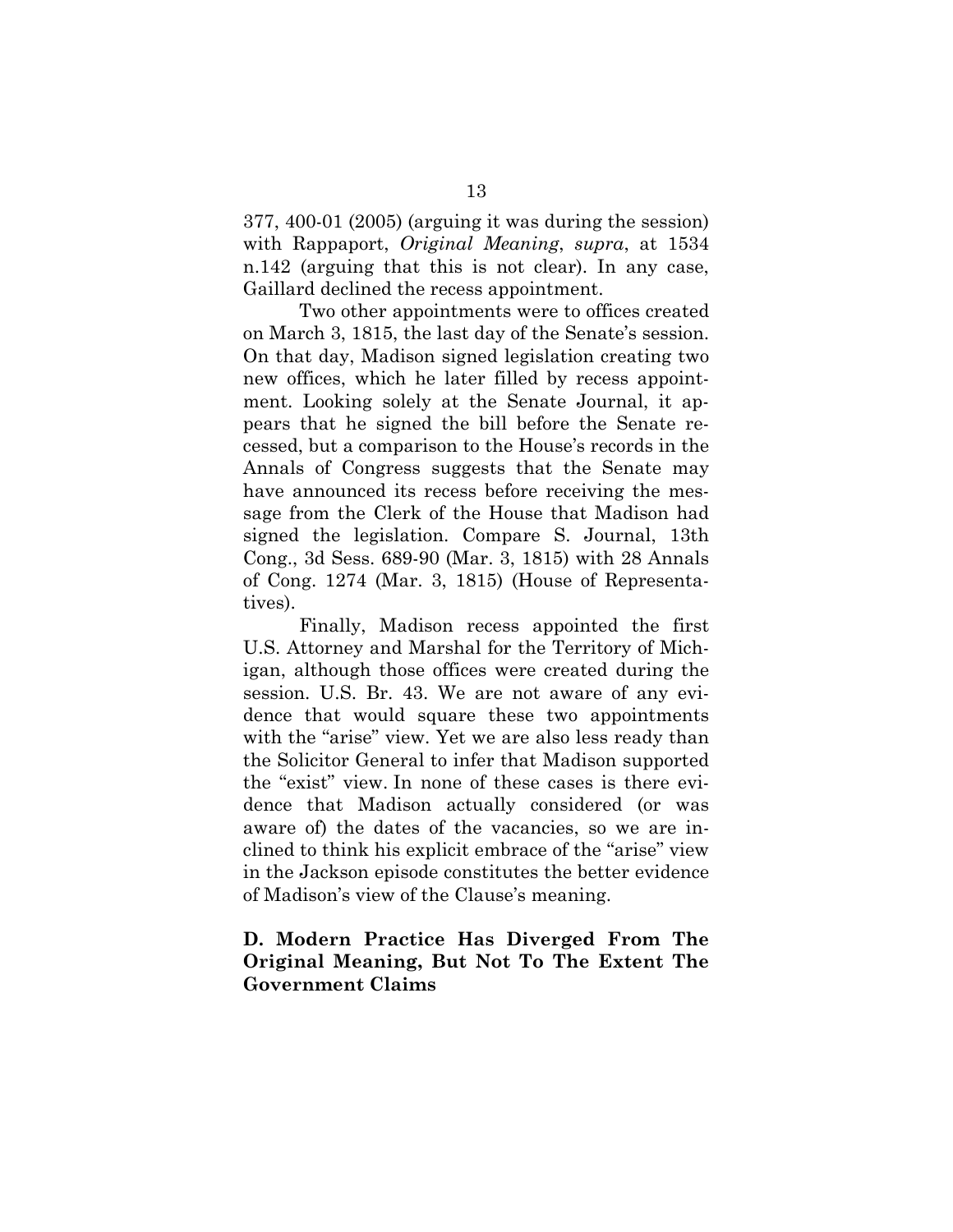The only plausible argument against the original "arise" interpretation of the Clause is the claim that there has been a long contrary practice. Under the usual account, the "arise" interpretation was abandoned in an opinion by Monroe's Attorney General William Wirt in 1823. See Hartnett, *supra*, at 401.

But that account downplays a great deal of contrary evidence. First, the executive branch subsequently issued opinions that contradicted Attorney General Wirt's opinion. One later Attorney General opinion declared, "[i]f vacancies are known to exist during the session of the Senate, and nominations are not then made, they cannot be filled by executive appointments in the recess of the Senate." 4 Op. Att'y Gen. 361, 363 (1845) (Mason).

Several other Attorneys General expressed similar views, suggesting that the word "happen" meant that even if a vacancy need not arise during the recess, it nonetheless had to continue by chance and not design. 2 Op. Att'y Gen. 525, 528 (1832) (Taney) ("If it falls out that, from death, inadvertence, or mistake, an office ... is, in the recess, found to be vacant ... the President may fill it . ... But vacancies are not *designedly* to be kept open by the President until the recess, for the purpose of avoiding the control of the Senate.") (emphasis in original); 3 Op. Att'y Gen 673, 674 (1841) (Legare) (acknowledging possibility that "happen" "impl[ies] something fortuitous and unexpected."); 4 Op. Att'y Gen. 523 (1846) (Mason); see also 3 Joseph Story, *Commentaries on the Constitution of the United States* 416-417, § 1553 (1st ed. 1833) ("The word 'happen' had relation to some casualty, not provided for by law"); Michael B. Rappaport, *Why Nonoriginalism Does Not Justify De-*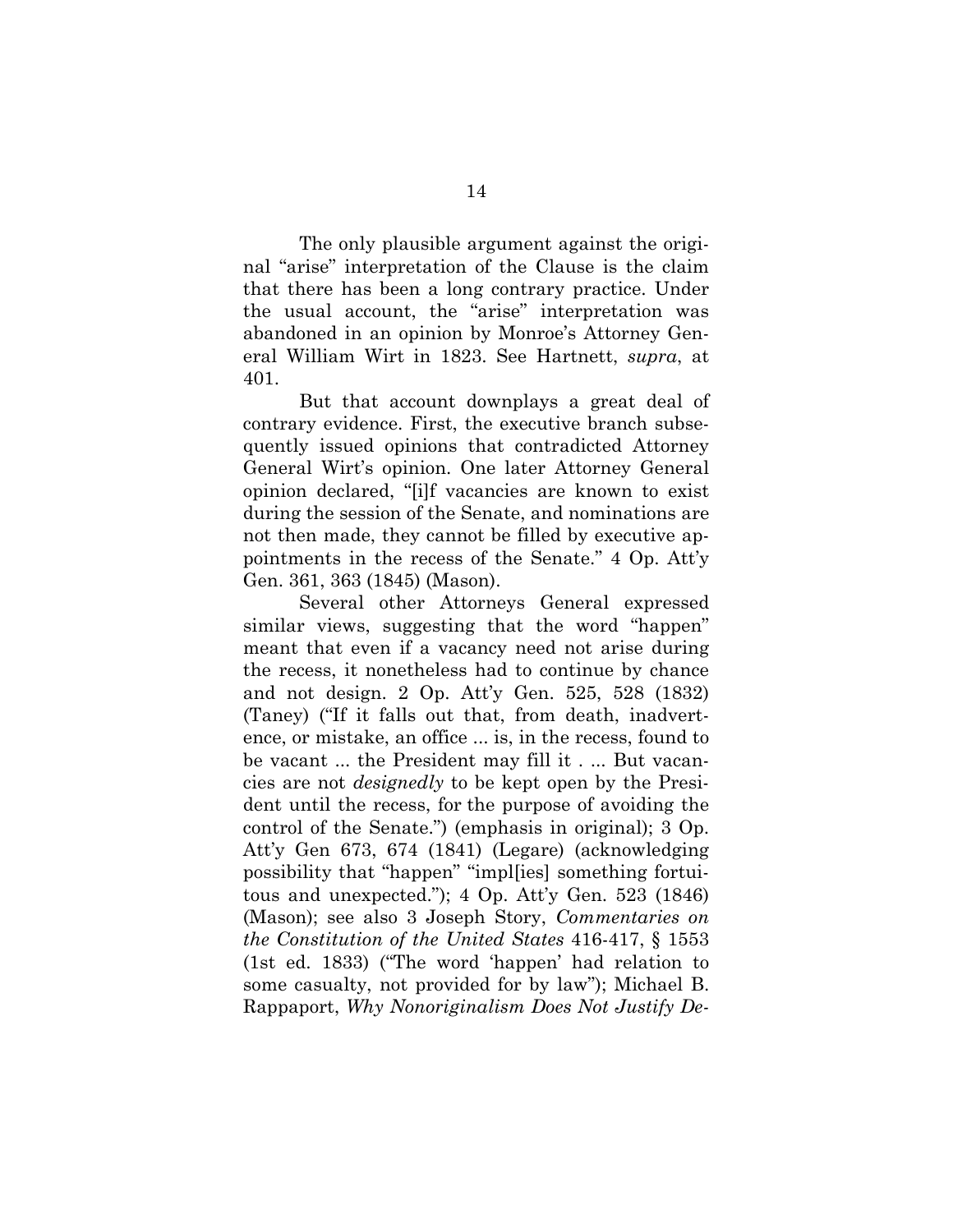#### *parting from the Original Meaning of the Recess Appointments Clause*, at 19-20 (draft, Sep. 19, 2013).

On that view, a vacancy happened during the recess only if some unexpected occurrence caused the vacancy to go unfilled during the session. This view is inconsistent with the Solicitor General's account and its position in this case. There was nothing accidental or unexpected about these vacancies; nominations had been made during the session.

 More importantly, the Senate has long contested the "exist" construction. In October of 1862, Attorney General Bates had written that he "might have serious doubts" about the "exist" interpretation as an original matter, but for the executive branch's contrary practice and the "unbroken acquiescence of the Senate." 10 Op. Att'y Gen. 356, 356. In December 1862, the Senate took issue with Bates's claim of acquiescence. After noting the increasing number of recess appointments, the Senate instructed the Judiciary Committee to investigate the constitutionality of recess appointments "which have not occurred during the recess of Congress, but which existed at the preceding session of Congress." Cong. Globe, 37th Cong., 3d Sess. 100 (Dec. 16, 1862).

On January 28, 1863, the Judiciary Committee concluded in strong terms that the practice was unconstitutional. Senator Howard reported: "We think the language too clear to admit of reasonable doubt, and that, upon principles of just construction, this period must have its inceptive point after one session has closed and before another session has begun.**"**  See S. Rep. No. 80, at 3 (37th Cong., 3d Sess.) (Jan. 28, 1863). The Committee argued that a "construction" based on continued practice should guide constitutional interpretation only "in considering the meaning and intent of a *doubtful* clause." *Id*. at 7 (empha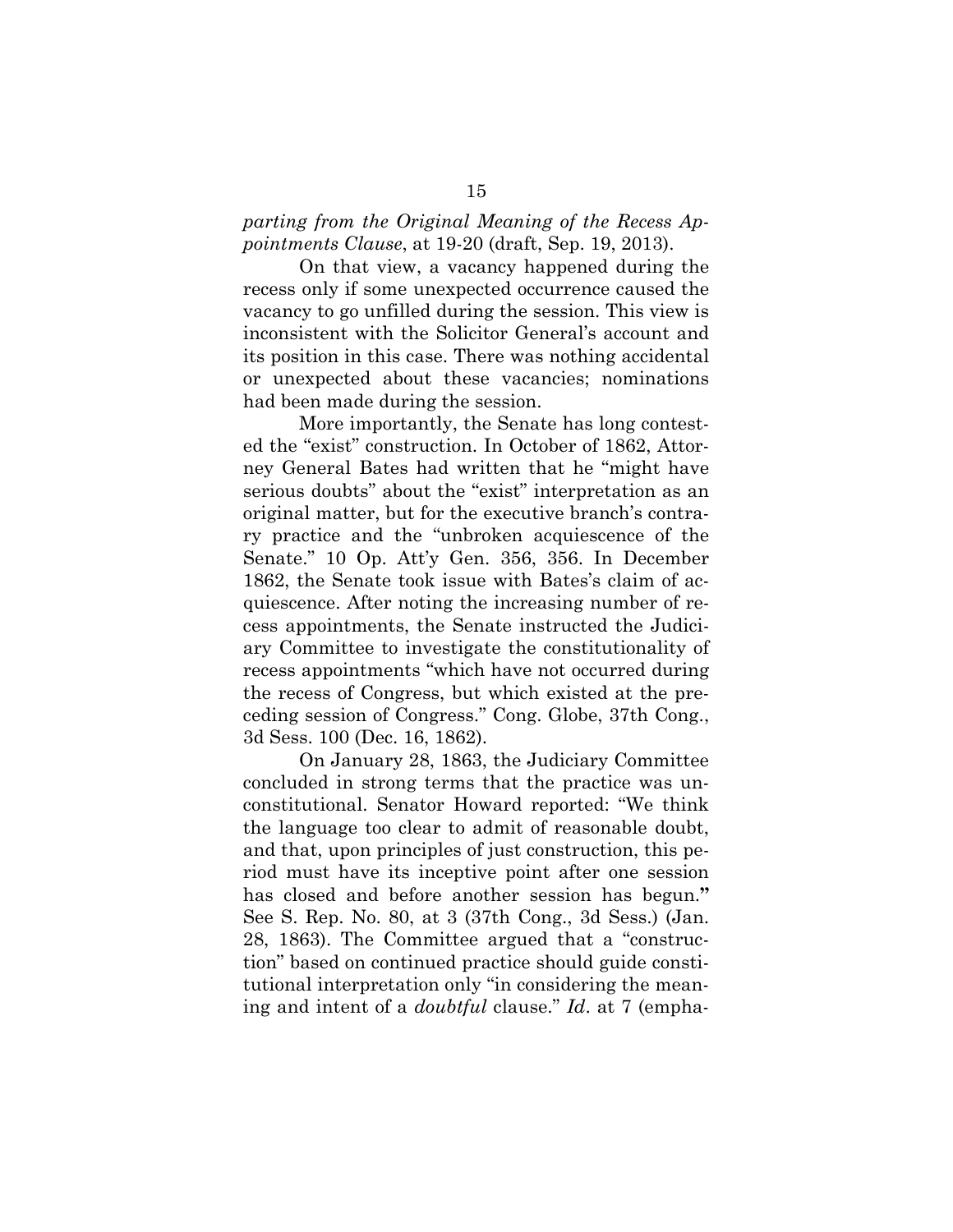sis in original). The Recess Appointments Clause was unambiguous, while Wirt's interpretation was "only the invention of a phrase not contained in the text, giving it an effect which the text itself, by the ordinary rules of interpretation, forbids. No instrument could long endure such experiments." *Id*. at 5.

 The same day, the Senate moved to implement the Judiciary Committee's constitutional objections. It passed a statute that eliminated salaries for all recess appointments "which vacancy existed while the Senate was in session." Act of Feb. 9, 1863, ch. 25, § 2, 12 Stat. 642, 646. In this statute, signed by President Abraham Lincoln, Congress endorsed the original "arise" view. Cong. Globe, 37th Cong., 3d Sess. 565 (January 28, 1863) (statements of Trumbull, Sherman, Fessenden); Rappaport, *Nonoriginalism*, *supra*, at 22-24. Shortly thereafter, two federal courts also rejected the executive branch's position.5

The pay statute's direct rejection of the "exist" view continued from 1863 to 1940, when it was amended to permit salaries to non-"arise" recess appointees in limited circumstances. Act of July 11, 1940, ch. 580, § 1761, 54 Stat. 751, 751, now codified at 5 U.S.C. § 5503. It is unclear whether the 1940 amendments reflect a twentieth-century change of heart on the constitutional question. The Senate report at that time noted only "that the law as it stands may cause serious injustice in preventing the payment of salary to those classes of appointees whose problems will be corrected by this amendment." S. Rep. No. 1079, at 2 (76th Cong., 1st sess. 1939); see

<sup>5</sup> *Case of Dist. Attorney of United States*, 7 F. Cas. 731, 735-744 (E.D. Pa. 1868); Schenck v. Peay, 21 F. Cas. 672, 674-675 (C.C.E.D. Ark. 1869). But see *In re* Farrow, 3 F. 112 (C.C.N.D. Ga. 1880) (concluding that "exist" view was settled by practice).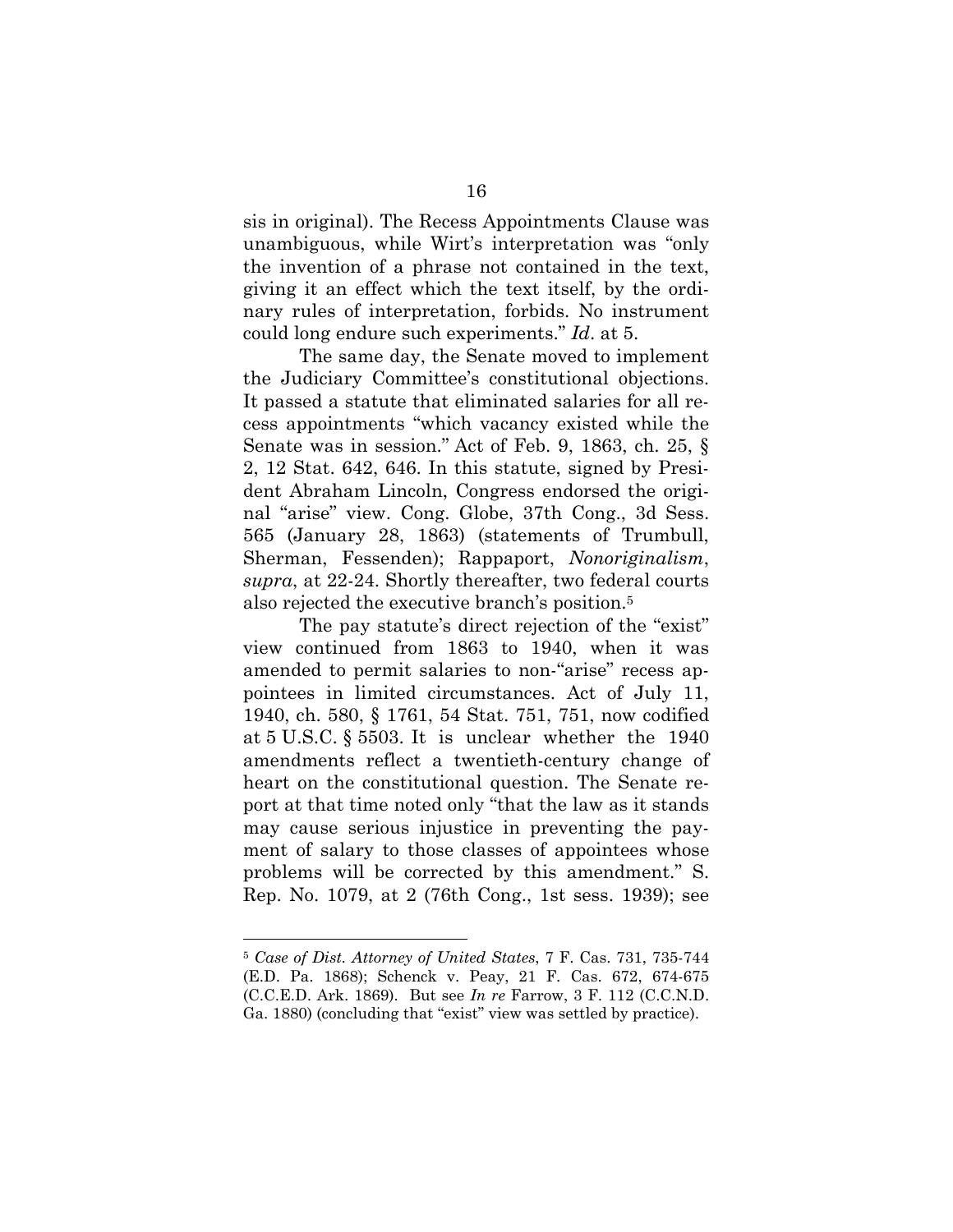also H. Rep. No. 2646, at 1 (76th Cong., 3d Sess. 1940) (existing statute "from a practical standpoint frequently creates difficulties"). And in requesting the amendments, the executive branch did not even mention the constitutional objections that had originally motivated the statute, nor did it cite the Senate Judiciary report. See *Letter from Attorney General Frank Murphy*, printed in S. Rep. No. 1079 at 2.

Significantly, even the new statute does not allow recess appointees to be paid in all circumstances, as would be the case if Congress had completely acquiesced in the executive practice. This suggests that the Senate has never accepted the "exist" interpretation across the board. Rappaport, *Nonoriginalism*, *supra*, at 33-35.

 All of that said, it is true that a long string of executive branch practice, and arguably Congress's role in liberalizing the 1940 pay statute, have reflected a broader construction of the word "happen." Yet this Court has recognized the authority of modern practice only in cases of ambiguity. See *Pocket Veto Cases*, 279 U.S. 655, 689-90 (1929); *Youngstown Sheet & Tube Co. v. Sawyer*, 343 U.S. 579, 610-12 (1952) (Frankfurter, J., concurring). The Court has generally rejected the proposition that practice may displace text and original meaning where it is clear. *Myers v. United States*, 272 U.S. 52, 174-175 (1956); *Walz v. Tax Comm'n*, 397 U.S. 664, 678 (1970); *INS v. Chadha*, 462 U.S. 919, 944 (1983); *Bowsher v. Synar*, 478 U.S. 714, 723 (1986); *Printz v. United States*, 521 U.S. 898, 905 (1997).

Acceptance of the Solicitor General's view on the power of the President to make recess appointments to offices that became vacant while the Senate was in session would greatly increase the importance of modern practice for constitutional interpretation,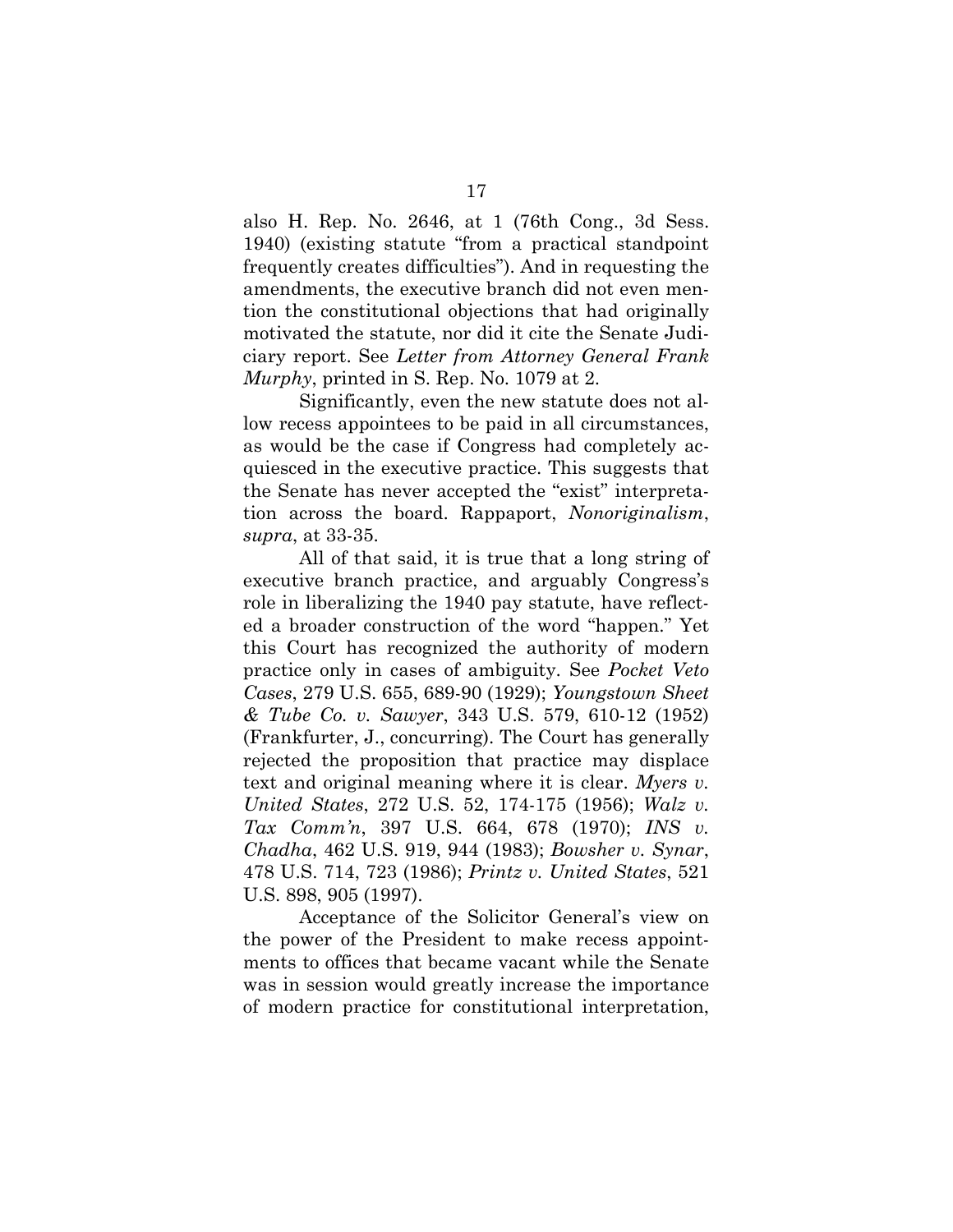at the expense of text and early history. As will be seen, even the Solicitor General is unwilling to live with that approach on a consistent basis.

## **II. The Text Implies, and Long Practice Confirms, That Recesses Occur Between Sessions, Not During Them**

The recent lower court decisions addressing the merits all conclude that Presidents may not use recess appointments to fill vacancies during so-called "intrasession recesses," regardless of how one interprets the word "happen." We acknowledge that the text of the Recess Appointment Clause standing alone does not *explicitly* preclude the concept of "intrasession recesses." Nonetheless, it is best read—in light of parliamentary practice and the purpose of the Clause—to *implicitly* foreclose such appointments. That this is the most natural meaning of the text is confirmed by long practice. If, however, the Court abandons the formal definition of "recess," it should likewise abandon a formal definition of "session," meaning that recess appointments will generally last for weeks, not years.

## **A. The Constitution's Text and Purpose Imply that Recess Appointments Are Limited To Intersession Recesses**

It is something of a misnomer to refer to "intrasession" and "intersession" recesses, as the parties have done during this and other litigation. The reason that the Clause is best read as limited to so-called "intersession" recesses is because breaks in Senate proceedings while the Senate remains in session are not really recesses at all.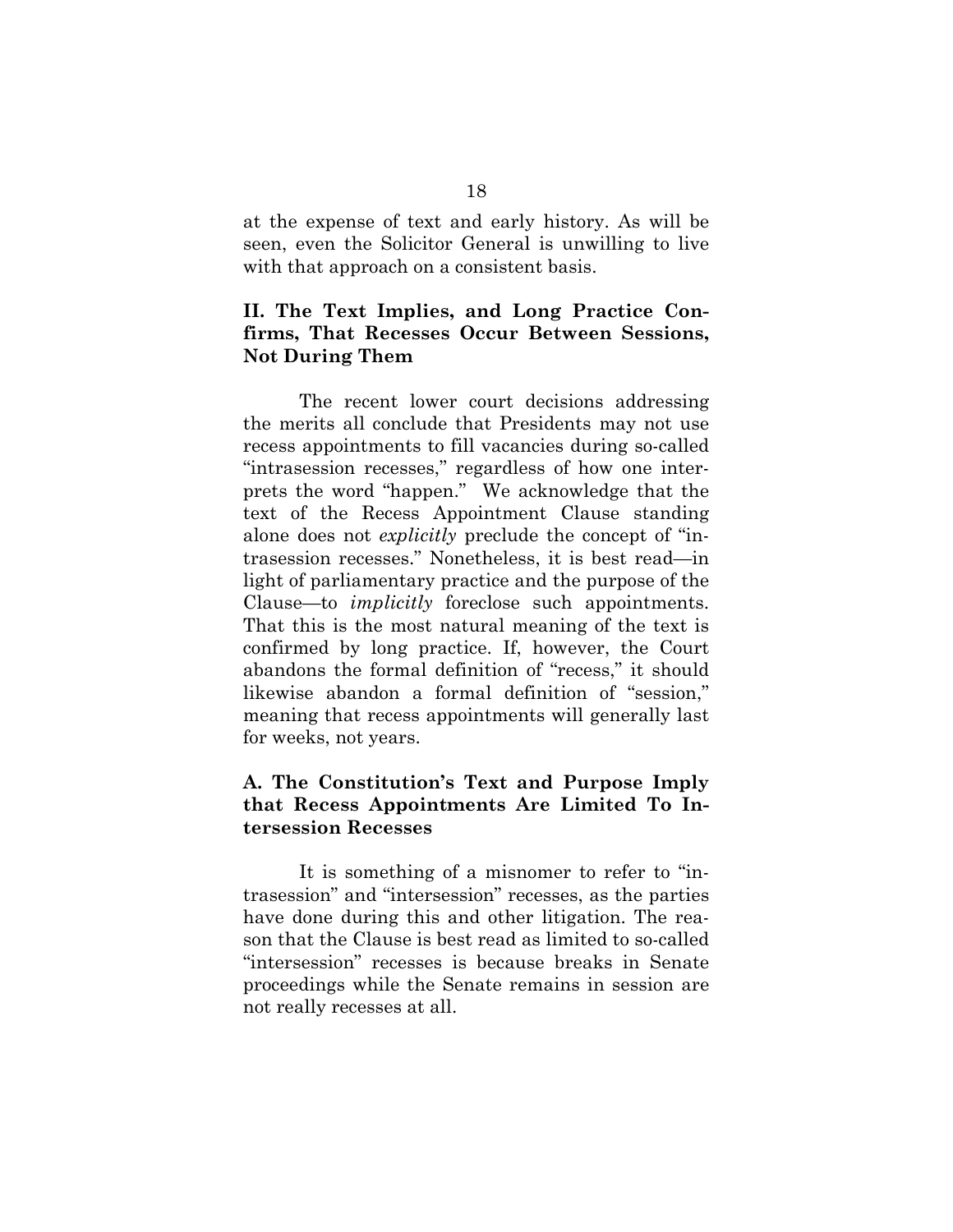A natural reading of the text is that "the Recess" of the Senate and "the Session" of the Senate are mutually exclusive. Rappaport, *Original Meaning*, *supra*, at 1550. The Senate is either in session or in recess—not both. Recesses occur between sessions, not during them.6 Although the ordinary language usage of "recess" can include breaks of any sort—such as a "recess" during the school day—the technical usage in Article II presumably comes from parliamentary practice. Parliament had the power to adjourn but not to end a session. The power to terminate a session, called "prorogation," belonged to the King. The Constitution gives both the adjournment power and the prorogation power to Congress. When the Constitution refers to a break during the Senate's session, it uses the word "adjourn." U.S. Const. art I, § 5, cl. 1 ("a smaller Number may adjourn from day to day"); *id*. cl. 4. ("Neither House, during the session of Congress, shall, without the Consent of the other, adjourn for more than three days . . ."); Rappaport, *Original Meaning*, *supra*, at 1557. Although the term was sometimes used loosely, as a legal matter, the term "recess" was typically reserved for the period of time between sessions.

In his discussion of the Clause in The Federalist, Hamilton noted that "the ordinary power of appointment is confined to the President and Senate jointly, and can therefore only be exercised *during the session* of the Senate"; and explained that the Clause was needed "as it would have been improper to oblige this body to be continually *in session* for the appoint-

<sup>6</sup> The singular definite article "the" does not imply that there is only one recess between the two sessions of a two-year Congress. From the beginning, there have frequently been more than two sessions, and art II, § 3 explicitly contemplates special sessions, which necessarily will terminate the recess.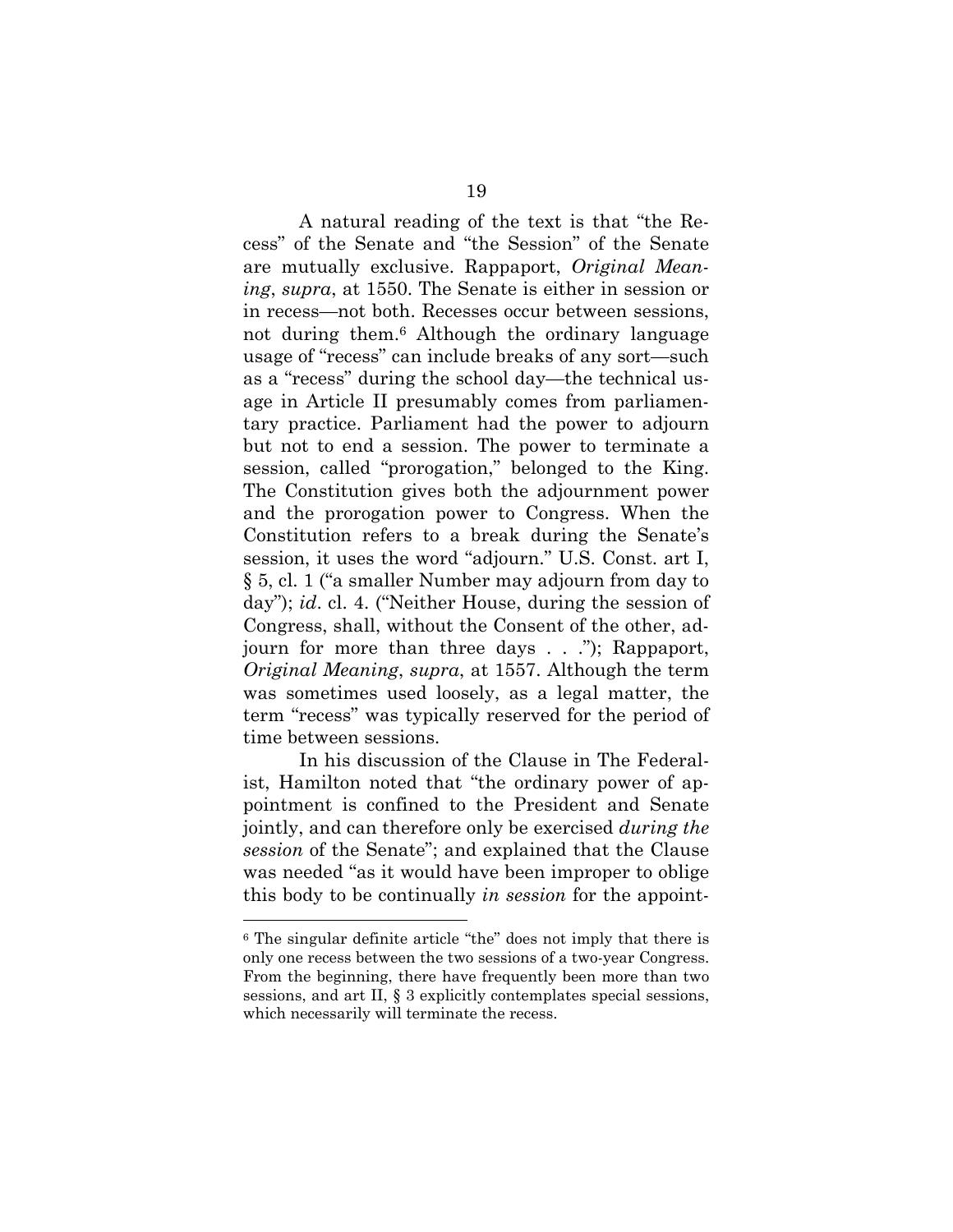ment of officers and as vacancies might happen *in their recess*, which it might be necessary for the public service to fill without delay." *The Federalist No. 67*, *supra*, at 350 (Alexander Hamilton) (emphases added). Similarly, early statutes used the two terms exclusively. The First Congress passed a statute compensating a Senate clerk "two dollars per day during the session, with the like compensation to such clerk while he shall be necessarily employed in the recess." Act of Sept. 22, 1789, ch. 17, § 4, 1 Stat. 70, 71. Another statute, dealing with duties inspectors, said that "if the appointment ... shall not be made *during the present session of Congress*, the President may, and he is hereby empowered to make such appointments *during the recess of the Senate*, by granting commissions which shall expire at the end of their next session." Act of March 3, 1791, § 4, 1 Stat. 199, 200 (emphases added).

The Constitution's structure and the Clause's purpose reinforce the conclusion that the Clause's authority was limited to "intersession" recesses. For many decades, the recess between sessions tended to last for several months; adjournments during the session of the Senate, by contrast, tended to be exceedingly brief. During the short adjournments, the Senate could "compel the Attendance of absent Members" to attend to deal with important business, U.S. Const. art. I, § 5, cl. 1; see also 2 Story, *Commentaries*, *supra*, at 297, § 834 (noting that this power may be used when there has been no "no legal dissolution of the body").

Giving the President the power to make recess appointments during the long recesses, but not the short breaks, was a way of ensuring that offices could be filled "which it might be necessary for the public service to fill without delay," *The Federalist No. 67*,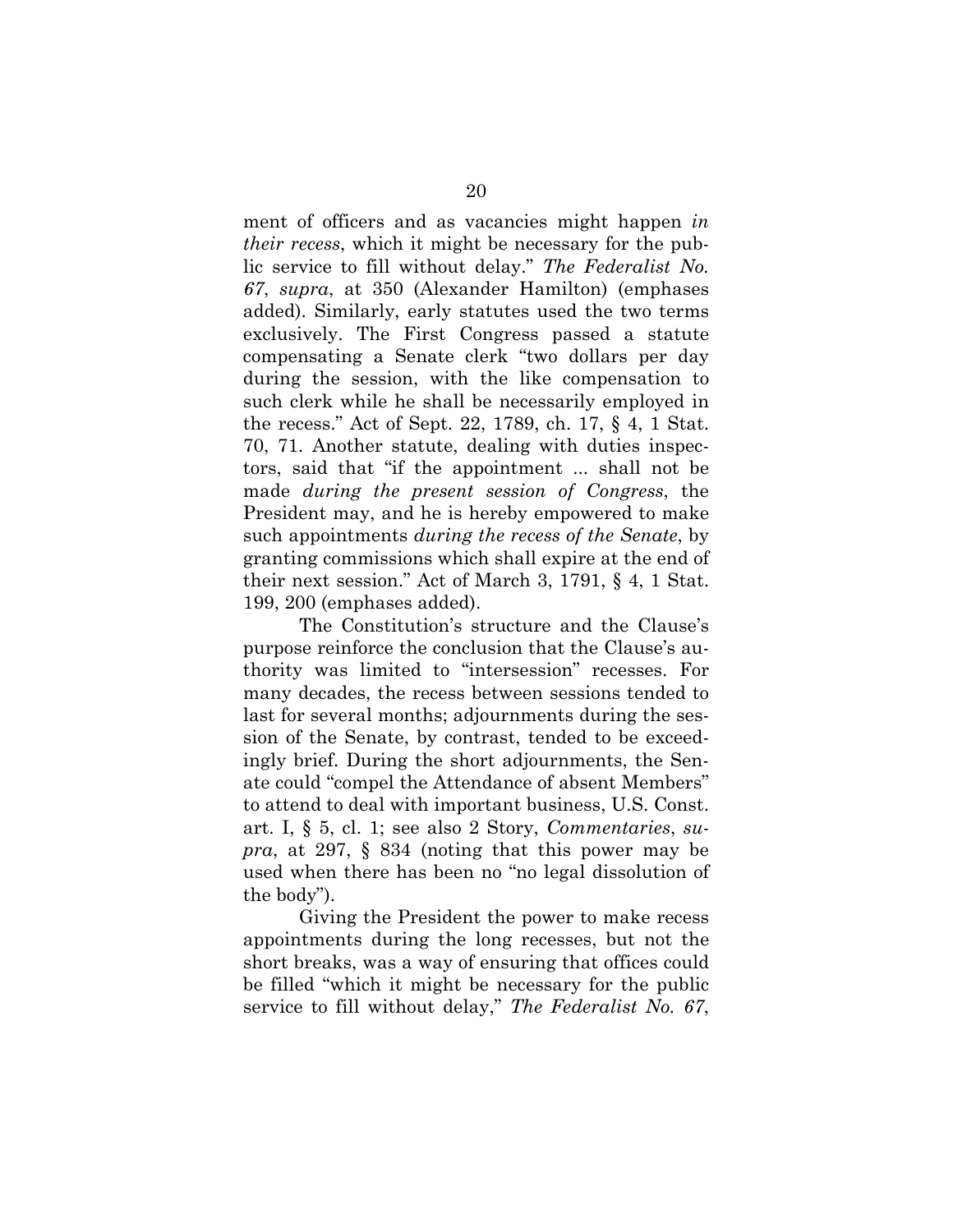*supra*, at 350 (Alexander Hamilton), without allowing undue circumvention of the advice-and-consent process, as Attorney General Randolph warned, 24 *Papers of Thomas Jefferson* 165. There was no good reason to dispense with advice and consent during short breaks.

Moreover, if the Recess Appointments Clause extends to breaks during the session, then the text contains no obvious limiting principle to stop the President from making a recess appointment during a three-day break, a weekend, or even overnight. To be sure, the executive branch currently represents that it has "agreed" not to do so. U.S. Br. 45. That is better than nothing. But see *United States v. Stevens*, 559 U.S. 460, 480 (2010) ("We would not uphold an unconstitutional statute merely because the Government promised to use it responsibly"). But the executive branch has sometimes suggested that the text would permit it to make appointments during shorter breaks, see *Lawfulness of Recess Appointments During a Recess of the Senate Notwithstanding Periodic Pro Forma Sessions*, 36 Op. O.L.C. \_\_, 9 n. 13 (Jan. 6, 2012);7 Brief for the United States at 14-18, *Mackie v. Clinton*, No. 93-32 (D.D.C. 1993), and it is not clear why three days is the limit. In 1903 President Theodore Roosevelt made 173 recess appointments during a purely nominal break between sessions at noon on December 8. *Special Session Is Merged into Regular*, N.Y. Times, Dec. 8, 1903, at 1. This assertion of power was controversial and questionable, but at least it was limited to brief breaks *between sessions*, which serves as a limiting principle.

<sup>7</sup> Available at http://www.justice.gov/olc/2012/pro-formasessions-opinion.pdf.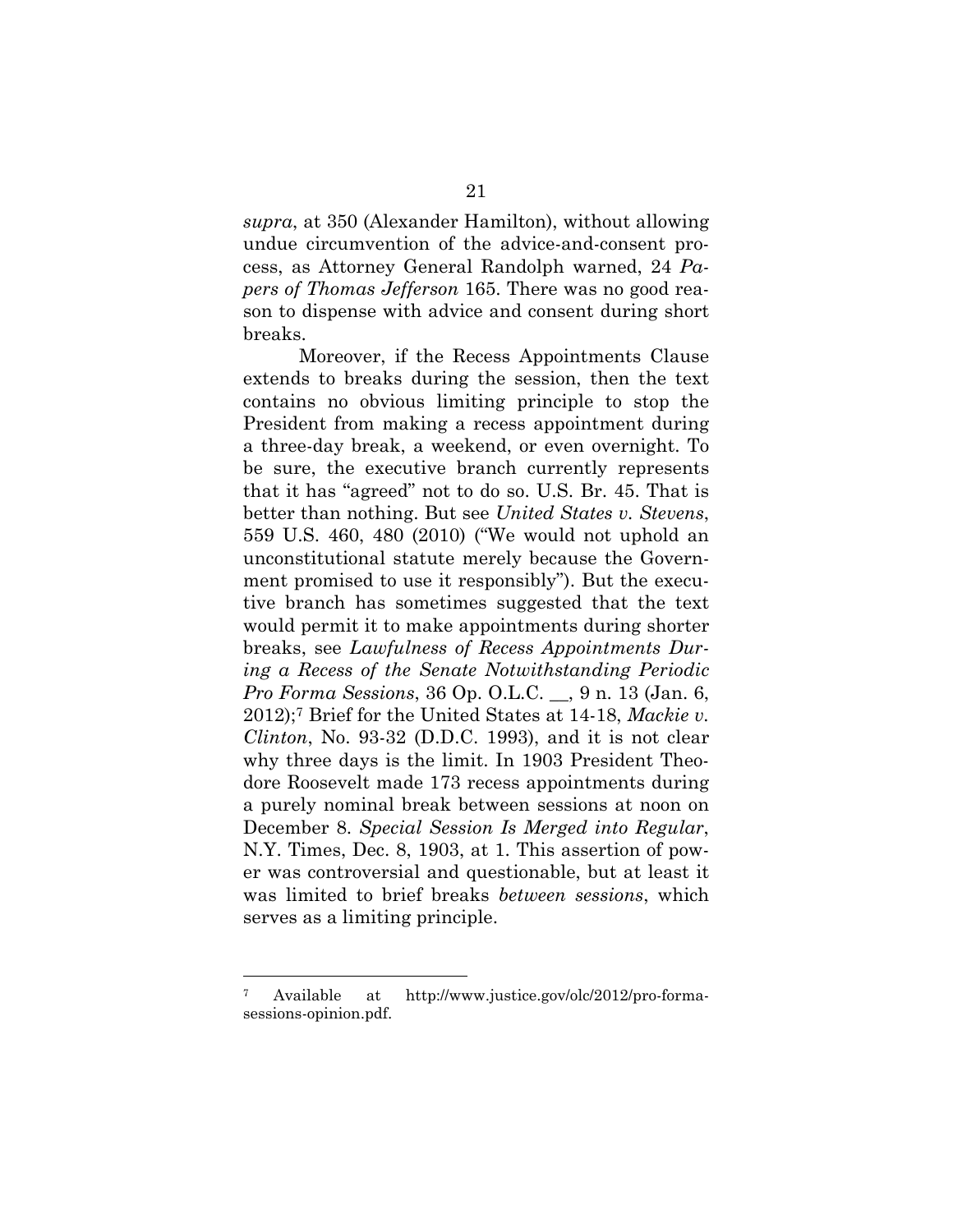It seems unlikely that the Framers would have given the President power to make recess appointments during all breaks in Senate business without explicitly establishing any lower bound on the length of those breaks. It is thus far more probable that the Clause's reference to "the Recess of the Senate," excluded periods when the Senate was in session, especially given that the Clause was so understood by readers at the time of enactment.

 One final incongruity that would be created by the Solicitor General's view of the word "recess" is that "intrasession" recess appointments would last up to twice as long as traditional "intersession" appointments. Because the appointments last until "the end of the Senate's *next* Session," U.S. Const. art. II, § 2, cl. 3 (emphasis added), an appointment made during an intersession recess will last for one session, at most about a year. An appointment made during a session, by contrast, will last for the rest of that session, plus another whole session.

For example, if the President had made these appointments one day earlier, during the technical break between sessions, they would have lasted only one year, instead of the two that he achieved by timing the appointments for the day after the new session began. There is no apparent reason why the Framers would have wanted appointments made during intrasession breaks to last twice as long as those made when the Senate was out of session, and hence reason to doubt that an intrasession break can be a "recess" in the sense the term is used in the Clause.

#### **B. Long Practice Confirms That Recess Appointments Are Limited To Intersession Recesses**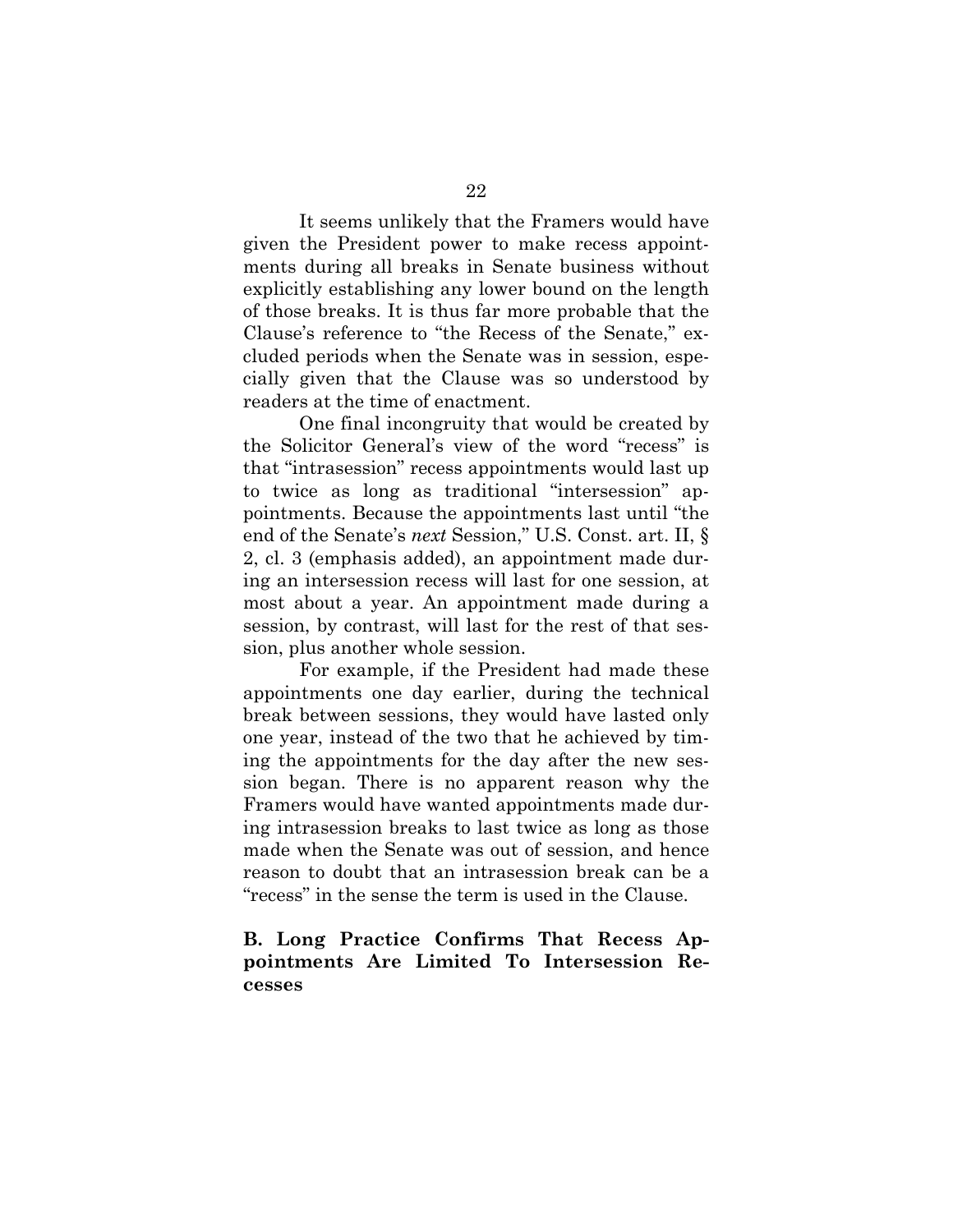Whatever ambiguity may survive the textual and structural evidence of the original meaning of the word "recess," in the Constitution, the intersessiononly meaning of "recess" is confirmed by long practice, even by the executive branch. First, it is generally uncontested that there were no known intrasession recess appointments during the first 73 years under the Constitution. The Solicitor General claims that the absence of intrasession recess appointments does not reflect a constitutional consensus against such a power, but rather the fact that there were very few intrasession recesses exceeding three days. U.S. Br. 21-22. But the current "agreement" not to make recess appointments during three-day recesses had not been hatched at the time; so the Solicitor General does not fully explain the absence of any attempt to make any recess appointments during any of the thousands of short intrasession adjournments from the Founding until the Civil War.

 The Solicitor General also overstates the extent of intrasession recess appointments starting with Andrew Johnson. The Solicitor General claims that Johnson made 57 intrasession recess appointments during 1867 and 1868. U.S. Br. 22. But most of these appointments can be explained under the traditional intersession view.

The confusion arises because of an unexpected special session of the Senate in 1867. In March of that year, Congress had been in session, and taken the unusual step of scheduling a mid-summer adjournment from March 30 until July 3 of that year. However, President Johnson called the Senate into special session the next day, on April 1, in a session that lasted until April 20. Congress then recessed until July 3. The Solicitor General takes the view that appointments made before July 3 are examples of "in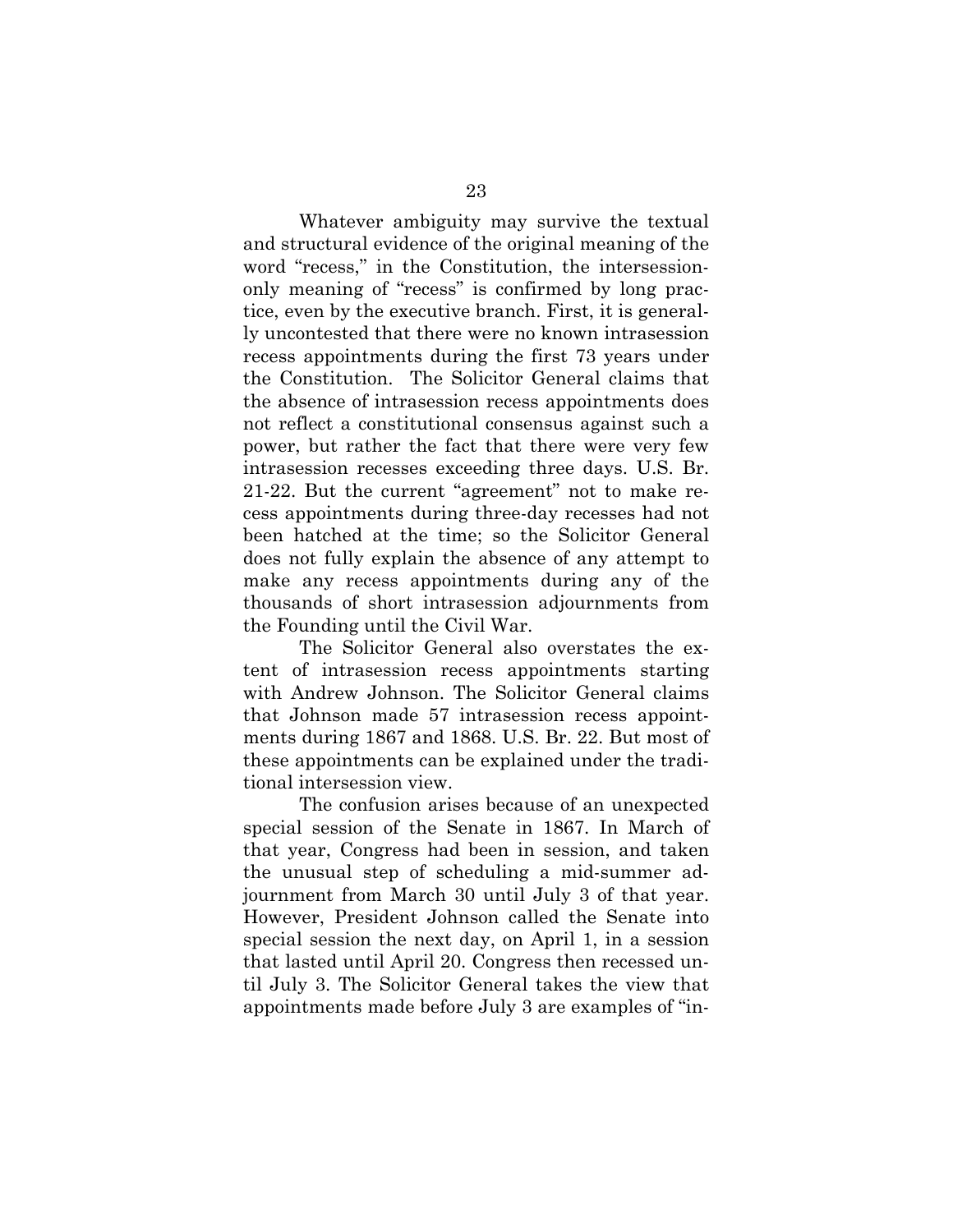trasession" recess appointments, presumably because Congress did not officially terminate its session on March 30. But it is more likely that "the end of the special session on April 20 constituted a genuine intersession recess that allowed recess appointments to be made under the intersession view. Under this view, the special session would have ended the ordinary session that had begun at the start of March." Rappaport, *Nonoriginalism*, *supra*, at 27. This accords with Thomas Jefferson's Senate Manual. See *A Manual of Parliamentary Practice: For the Use of the Senate of the United States* § LI (1812) ("The constitution authorizes the President 'on extraordinary occasions, to convene both Houses or either of them.' If convened by the President's proclamation, this must begin a new session, and of course determine the preceding one to have been a session.") (citation omitted). Similarly, there appears to be confusion about the break the Senate took in 1868 from July 27 to September 21, after acquitting President Johnson in his impeachment trial. The Solicitor General assumes that this was an "intrasession" recess, but the Congressional Globe indicates that "[t]he president pro tempore announced that the hour of twelve o'clock, fixed by the resolution of the two Houses *for closing the present session of Congress by a recess*, had arrived, and declared the Senate, in pursuance of the said resolution, adjourned until the third Monday in September next at twelve o'clock." Cong. Globe, 40th Cong., 2d Sess. 4518 (July 27, 1868); Rappaport, *Nonoriginalism*, *supra* at 28.

We do not know that every single example in the Solicitor General's brief can be similarly explained. But these examples are enough to show that the Solicitor General's view of the historical record is overstated, and that the Court should be wary of in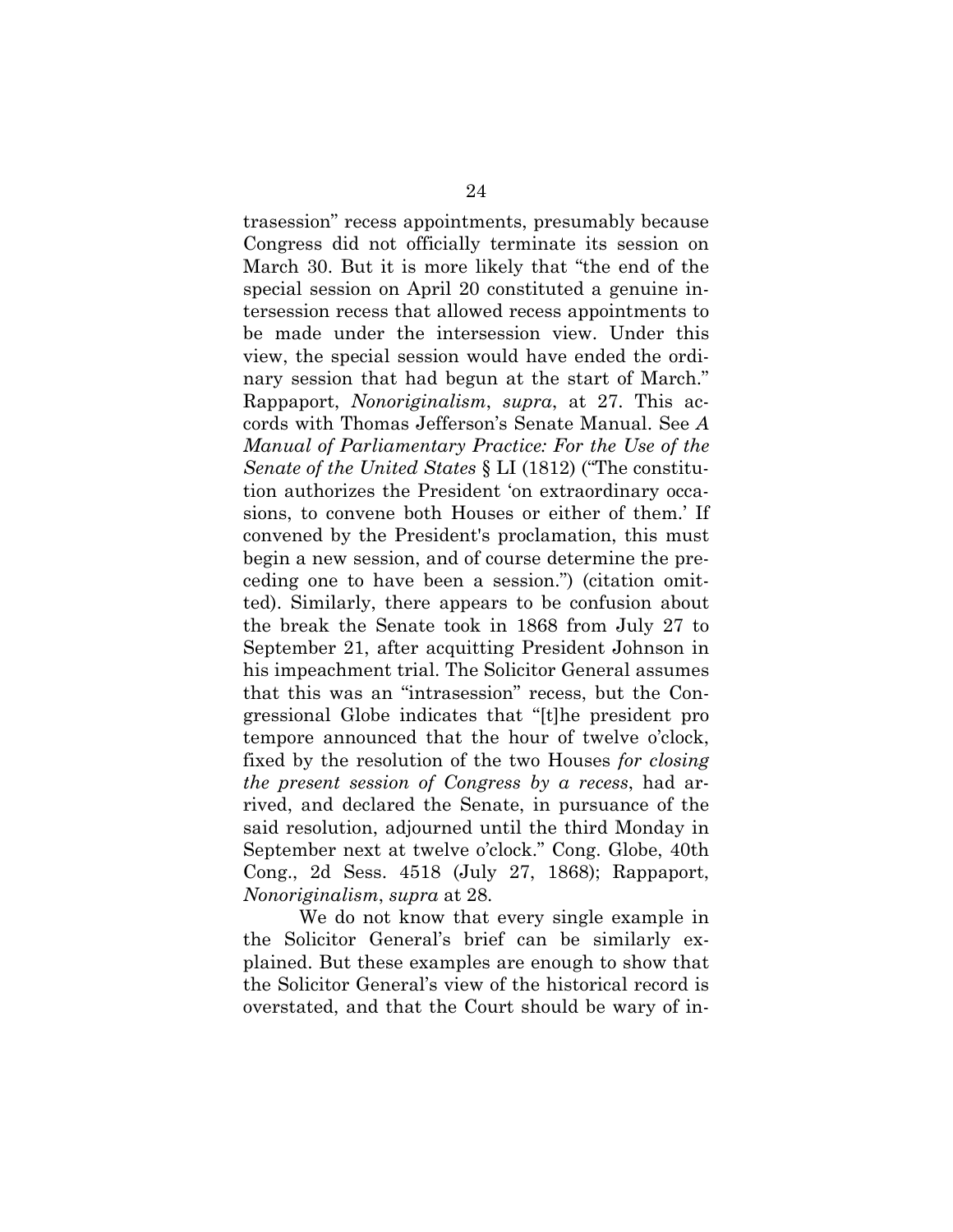ferring that a recess appointment broke historical tradition when there is no evidence that anybody at the time believed that to be happening.8

When the executive branch did finally address the question of intrasession recess appointments in 1901, Attorney General Knox dismissed Johnson's appointments, saying: "The public circumstances producing this state of affairs were unusual and involved results which should not be viewed as precedents." 23 Op. Att'y Gen. 599, 603 (1901). Instead, Knox explained, "an adjournment during a session of Congress means a merely temporary suspension of business ... whereas *the recess* means the period after the final adjournment of Congress for session, and before the next session begins." *Id.* at 601 (emphasis in original). The latter period "is *the recess* during which the President has power to fill vacancies" through recess appointment, and "intermediate temporary adjournments" are not. *Id.* That position was later abandoned by the Senate in 1905 and the Attorney General in 1921, in favor of a view that is equally inconsistent with the Solicitor General's current position.

## **C. Modern Practice Has Diverged From The Long Practice Under The Clause, But Not To The Extent The Government Claims**

 The Senate in 1905 and Attorney General Daugherty in 1921 concluded that it no longer made sense to interpret the term "recess" as referring to the period between the two formal "sessions" of a Con-

<sup>8</sup> For example, many of the other appointments may have been valid under the "modified intersession view" discussed *infra* pp. 26-28.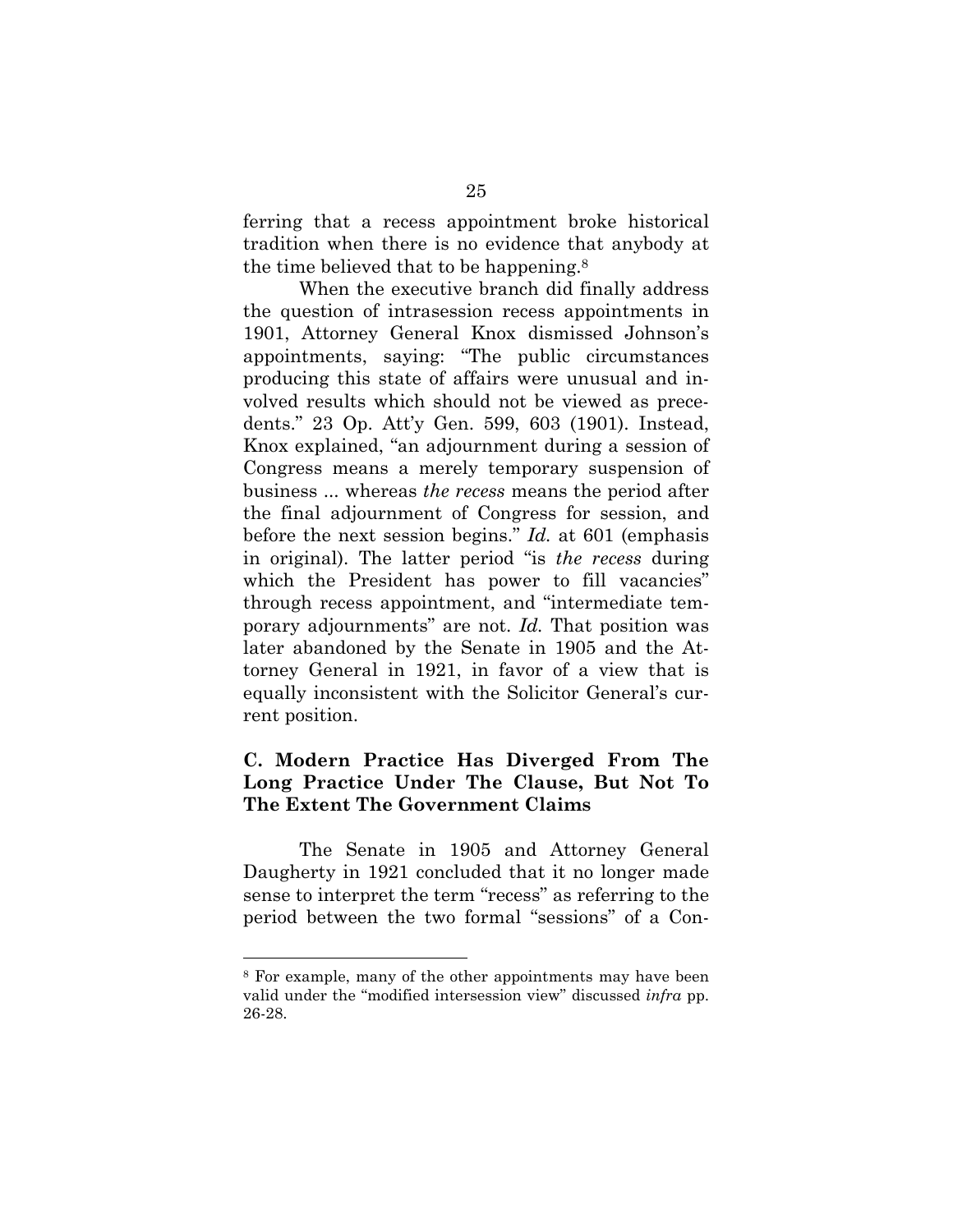gress. They agreed that "the recess" had to be a period long enough that the Senate was realistically unavailable to act on appointments. But the Senate and Attorney General did not abandon the fundamental concept that sessions and recesses are mutually exclusive. In adopting a functional definition of "recess," they adopted a functional definition of "session" as well—meaning that any recess ends one session and precedes another. See Michael Stern, *Burying the Multi-Session Recess Appointment Theory*, Point of Order Blog (May 3, 2012), http://www.pointoforder.com/2012/05/03/burying-themulti-session-recess-appointment-theory/. Professor Rappaport calls this the "modified intersession view." Rappaport, *Nonoriginalism*, *supra*, at 29. By contrast, and without explanation, the Solicitor General insists on a functional definition of "recess" while retaining the formal definition of "session."

The Solicitor General claims that Attorney General "Daugherty rejected Knox's reasoning and concluded that intra-session recesses of sufficient length do trigger the Recess Appointments Clause." U.S. Br. 24-25 (citing 33 Op. Att'y Gen. 20, 21, 25 (1921)). Daugherty did indeed adopt a practical approach to determining *whether the Senate was in recess*, rather than a formal one that deferred to the Senate's nomenclature. But his opinion does not say that the Senate can be in recess and in session at the same time, and indeed his opinion repeatedly indicates that recess and session are mutually exclusive. E.g., 33 Op. Att'y Gen. at 21 ("the real question, as I view it, is whether in a *practical* sense the Senate is in session"); *id*. at 24 (recess is "the period of time when the Senate is not sitting in regular or extraordinary session"). So Daugherty's view actually entails the recognition of more recesses, but also more ses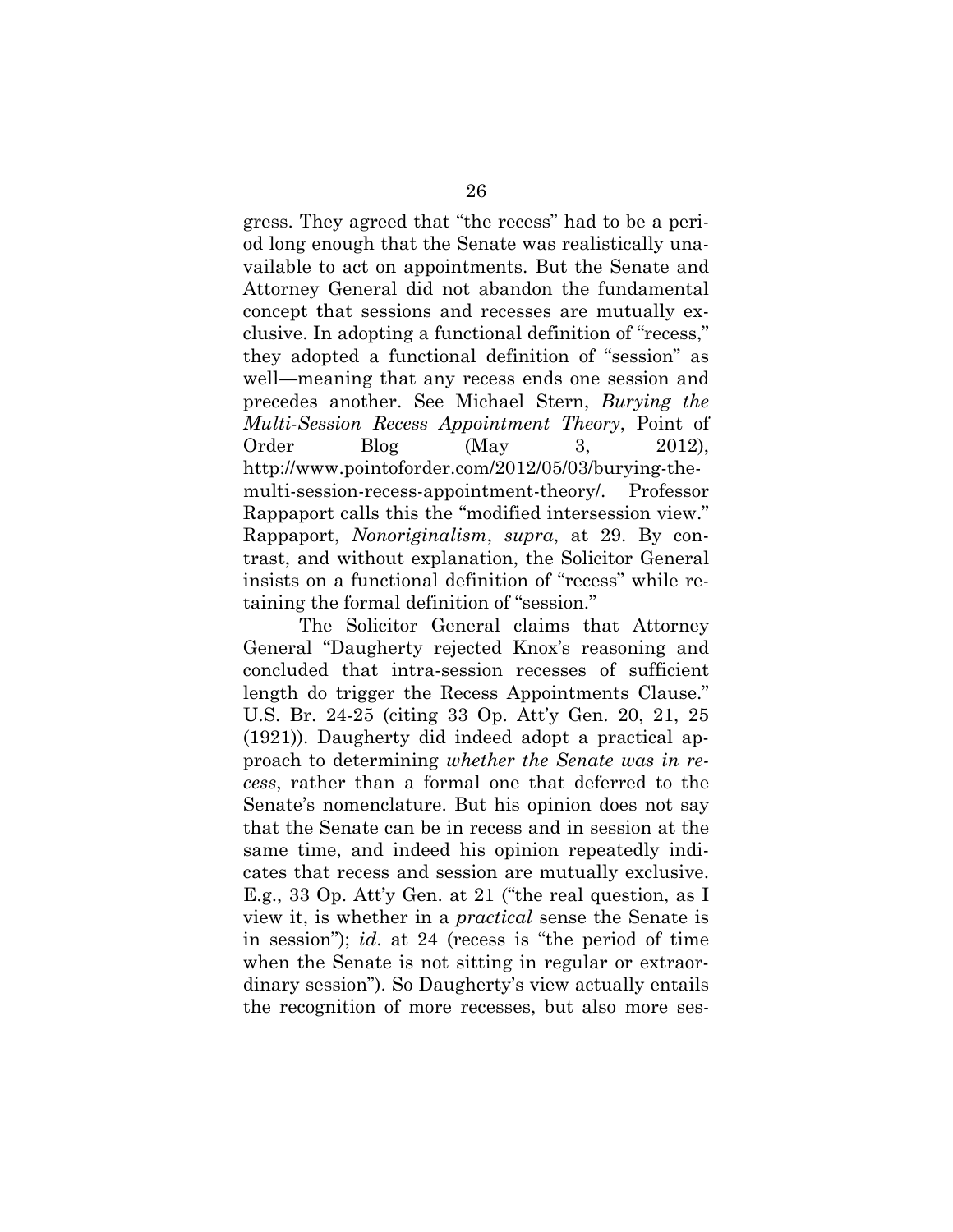sions. Michael Stern, *Attorney General Daugherty and the "Intra-Session" Recess*, Point of Order Blog (March 30, 2012), http://www.pointoforder.com/2012/ 03/30/attorney-general-daugherty-and-the-intra-

session-recess. There are no "intrasession recesses" under this view, but more numerous sessions broken by recesses.

Under Daugherty's view, recess appointments would generally be of significantly shorter duration, because they terminate at the end of the Senate's "next Session," U.S. Const. art. II, § 2, cl. 3, and each recess marks the end of a session. Indeed, recess appointments made in the few decades after Daugherty's opinion were held to expire relatively quickly, confirming that Daugherty's opinion reflects the "modified intersession view." Rappaport, *Nonoriginalism*, *supra*, at 31-32. For example, the recess appointment of John Esch in 1928, see U.S. Br. appx 10a, terminated after less than five months, rather than lasting another year as it would under the Solicitor General's view. Rappaport, *Nonoriginalism*, *supra*, at 31.

If this Court were to adopt Daugherty's view, the appointments at issue in this case would have expired after a few months, when the Senate adjourned for a period long enough to constitute a recess. Indeed, if a three-day break constitutes a recess and pro forma sessions are disregarded, as the Solicitor General proposes, the appointments expired on February 17, 2012, when the Senate took a 9-day break (punctuated by two pro forma sessions), 158 Cong. Rec. S1021 (daily ed. Feb. 17, 2012), which the Solicitor General would deem a recess.9 In short, the Solicitor

<sup>9</sup> That might entail reversing the decision below, since the NLRB decision was February 8, 2012. But it would entail af-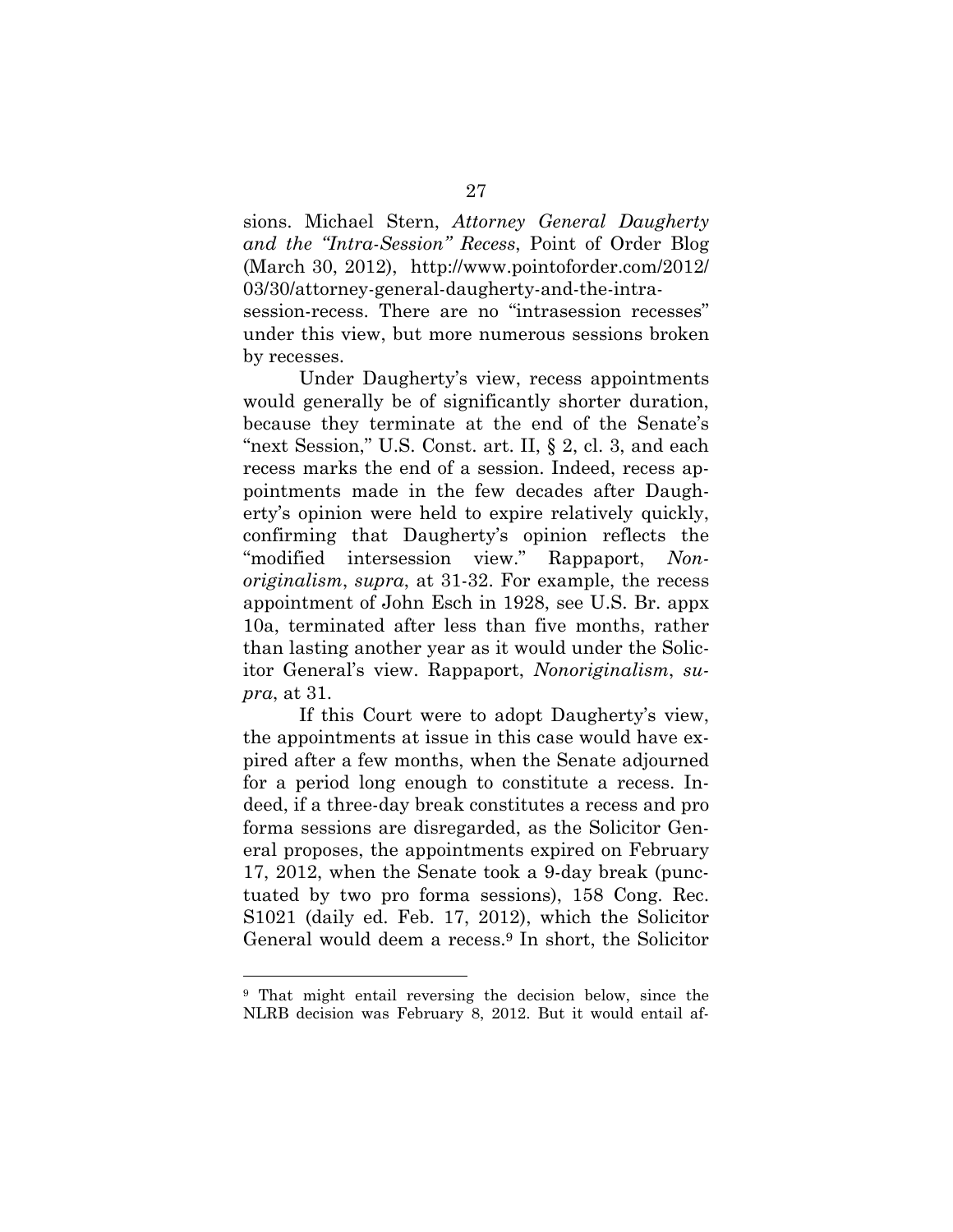General wants to have it both ways: "recesses" are functional and may be as short as three days (with pro forma sessions ignored), but "sessions" are formal and last the full year without break. We perceive no logic in this inconsistency.

## **III. Under Modern Practice and Pragmatic Construction, The Senate's Pro Forma Sessions Interrupt A Recess**

The third consistent approach to interpreting the Recess Appointments Clause for purposes of this dispute would rely on longstanding, but more recent practice. For many decades, without objection or controversy, both Houses of Congress have employed "pro forma" sessions for several constitutional purposes. To promote structural consistency, the Court should recognize "pro forma" sessions as no less effectual under the Recess Appointments Clause. The effect is to make the breaks between those sessions in January 2012 merely three-days long. No recess appointment has ever been made during an "intrasession" recess that short.

While the OLC opinion and some previous government briefs had been cagey about whether a recess appointment could be made even during a threeday intrasession recess, the Government's brief in this case explicitly concedes that "such short intrasession breaks—which do not genuinely render the Senate unavailable to provide advice and consent are effectively *de minimis* and do not trigger the

firming *NLRB v. Enter. Leasing Co. Se., LLC*, 722 F.3d 609, 615, 624 (4th Cir. 2013) (board decisions on April 18, and August 14, 2012) and *NLRB v. New Vista Nursing & Rehab.*, 719 F.3d 203, 208, 218 (3d Cir. 2013) (recess appointment March 27, 2010; order August 26, 2011).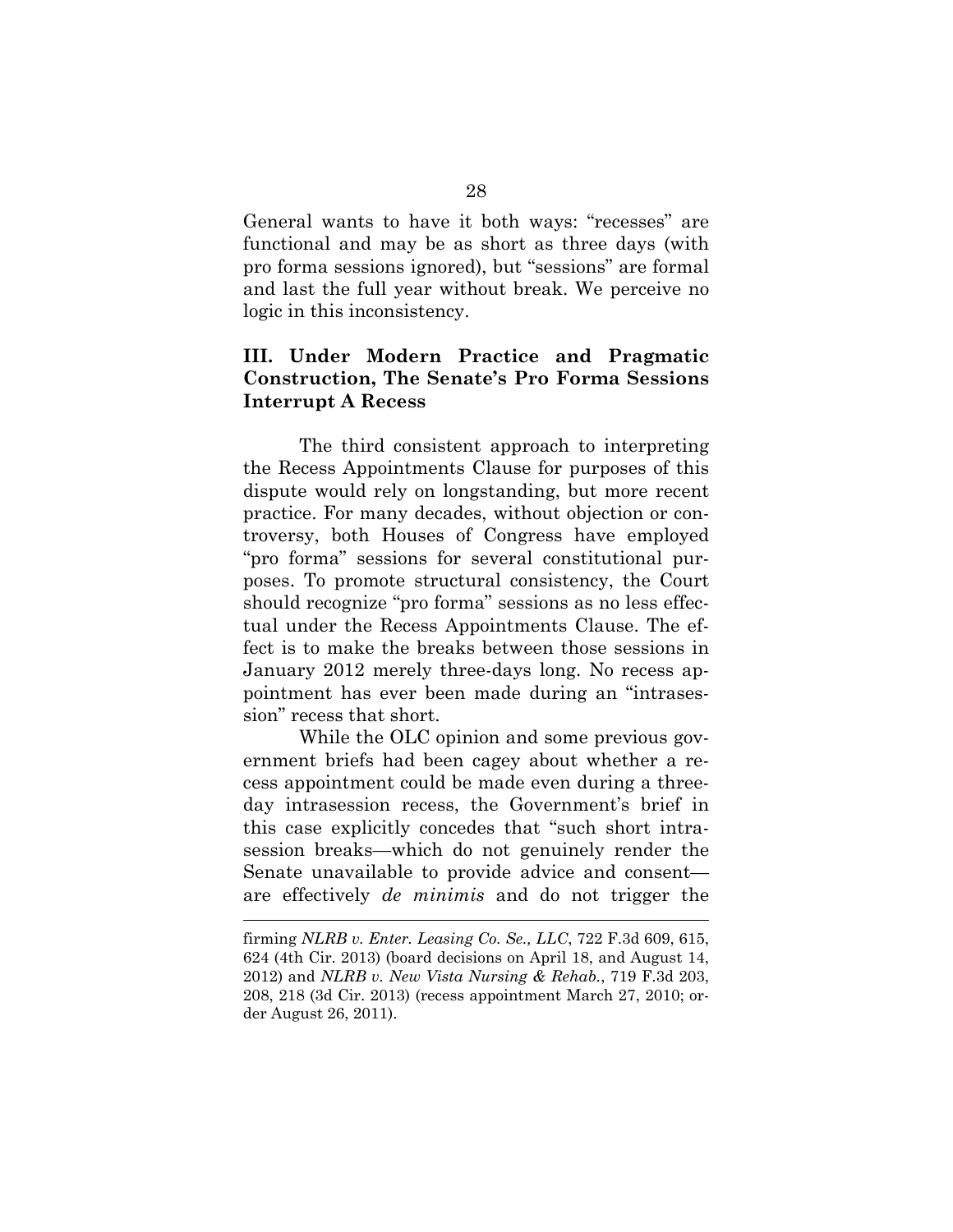President's recess-appointment authority." U.S. Br. 18.

#### **A. Under Modern Practice, Pro Forma Sessions Are Routinely Respected As Genuine**

The Constitution provides that "each House may determine the rules of its proceedings," U.S. Const. art. I,  $\S$  5, cl. 2. Using that authority, the Senate frequently agrees that it will meet in "pro forma" session but not conduct business. On that day, one or more Senators will meet and typically promptly adjourn—though any Senator would be entitled to call for a quorum and summon the others, and the body may by unanimous consent transact business. The determination of the rules of each House is entrusted to that House alone, and it is suspect under the constitutional structure for the executive branch to assert a unilateral power to reject the Senate's chosen procedures as "a legal fiction." U.S. Br. 62.

In any event, the use of pro forma sessions to satisfy various constitutional purposes is soundly based in longstanding practice. To be sure, the use of pro forma sessions for the *avowed purpose* of thwarting recess appointments during adjournments dates back only until 2007, when the Senate (controlled by a Democratic majority) used pro forma sessions to preclude recess appointments by President Bush. Jeff VanDam, *The Kill Switch: The New Battle over Presidential Recess Appointments*, 107 Nw. U. L. Rev. 361, 375 (2012). But pro forma sessions have been used to satisfy other formal requirements of the Constitution throughout the twentieth century and have been embraced and accepted by both parties and both branches.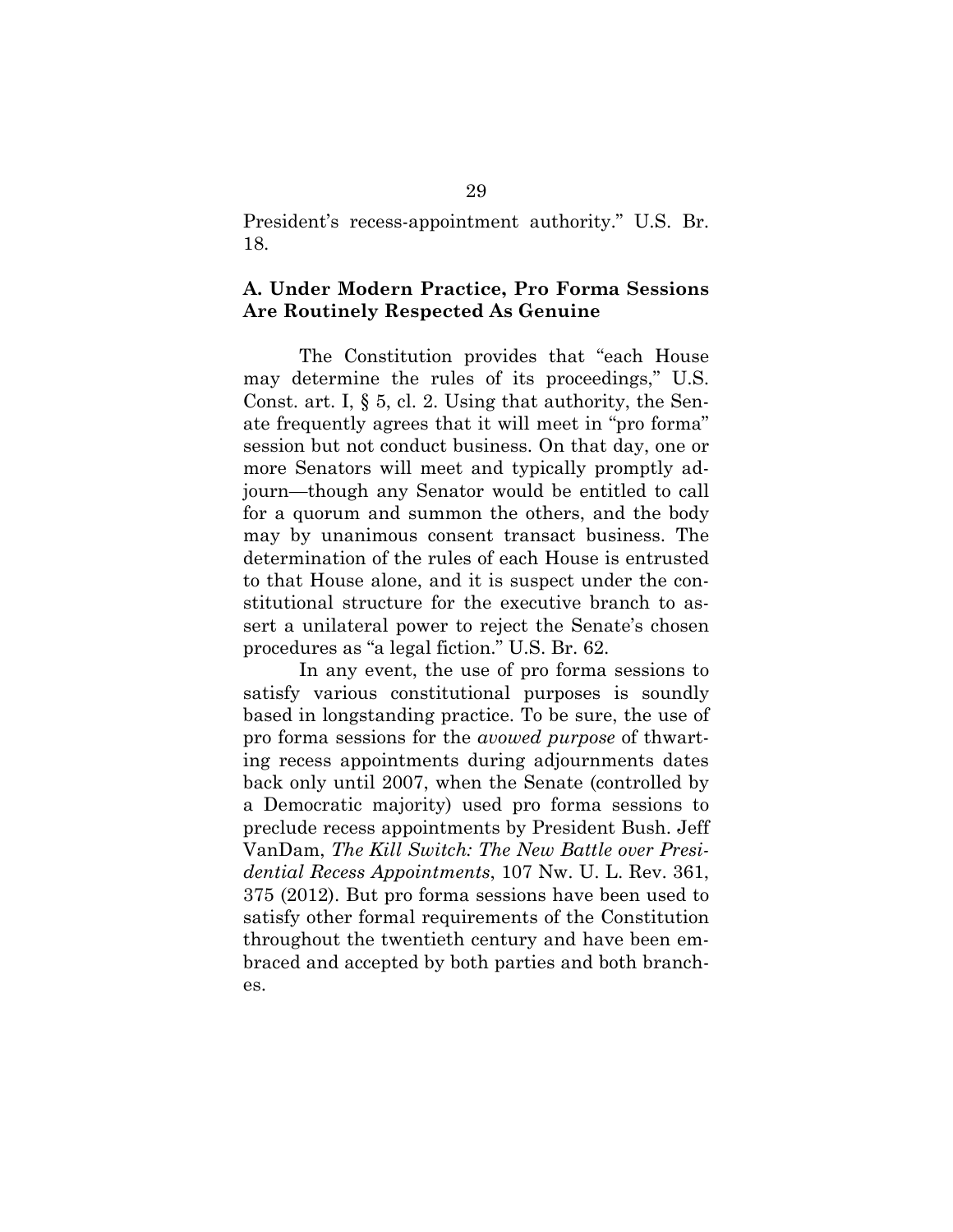## **1. Pro Forma Sessions Have Satisfied the Adjournments Clause**

 The Constitution provides that "Neither House, during the Session of Congress, shall, without the Consent of the other, adjourn for more than three days." U.S. Const. art. I, § 5, cl. 4. Throughout the twentieth century, Congress has used pro forma sessions to satisfy this requirement. In 1929, the House entered an order to meet for several weeks on Mondays and Thursdays at pro forma sessions at which "there shall be nothing transacted except to convene and adjourn; no business whatever." 71 Cong. Rec. 3228-29 (1929) (Rep. Tilson). Similarly, in 1950, the Senate scheduled several pro forma sessions "without the transaction of business of any nature" on Tuesdays and Fridays. 96 Cong. Rec. 16,980 (1950). Other examples abound. See Resp. Br. Appx. B. These pro forma sessions allowed the Houses to satisfy their constitutional obligation to remain in session even though they chose not to transact substantive business. If pro forma sessions satisfy one House's duty to be available to the other House for legislative purposes, they should likewise establish the Senate's availability to receive nominations from the President.

 The Solicitor General points out that in 1876, some Senators objected to a proposed series of pro forma sessions on constitutional grounds. U.S. Br. 60- 61. Apart from its merits, see Resp. Br. 51-52, 57-58, this argument raises a problem of methodological consistency. If the Solicitor General wishes to take the view that early understandings of the Constitution trump subsequently-established practices, then it will have a hard time defending its recess appointments against the early understandings of the "arise"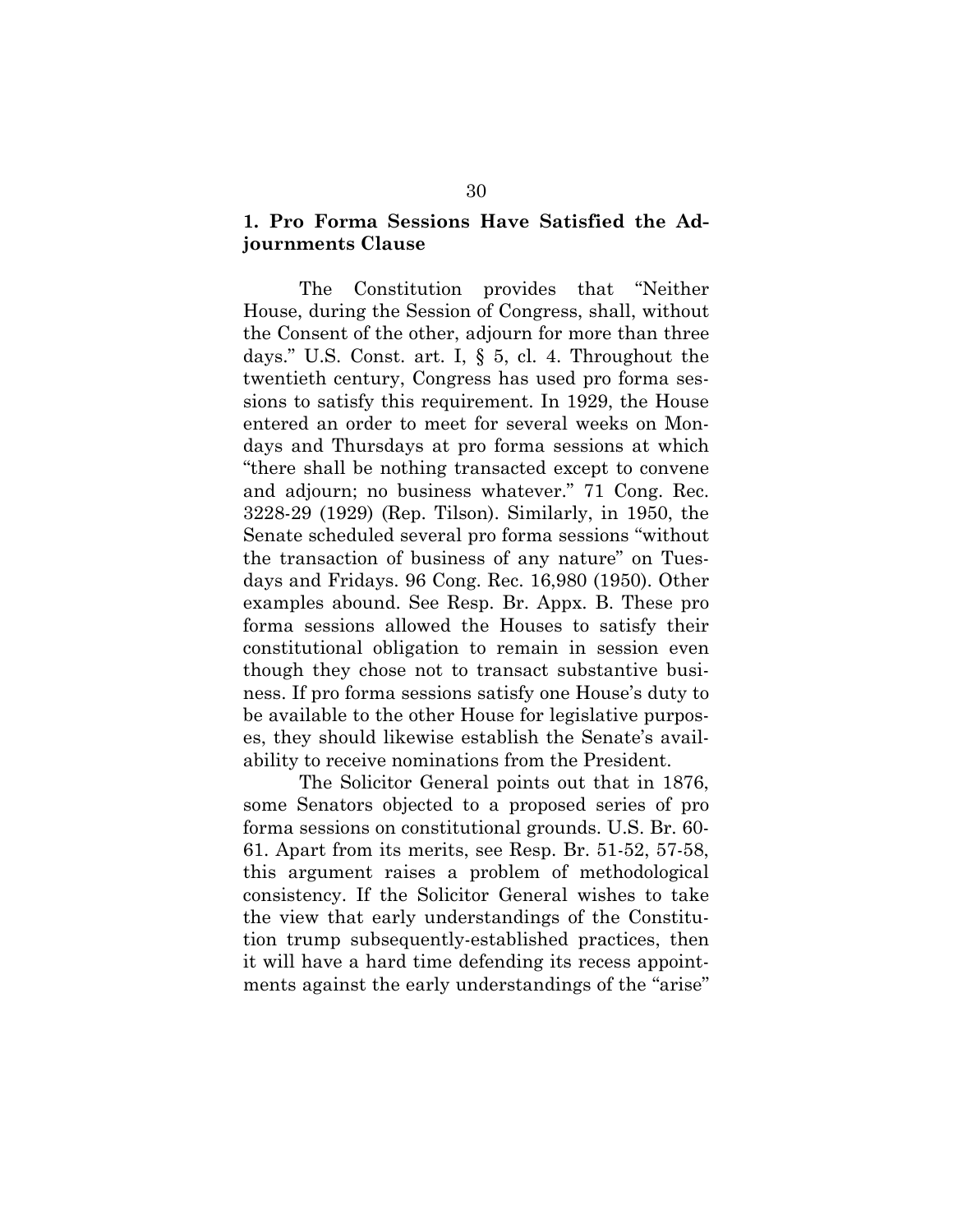and "intersession" issues. The Solicitor General cannot have it both ways.

#### **2. Pro Forma Sessions Have Satisfied the Assembling Clause**

 Congress has also used pro forma sessions to satisfy the Constitution's requirement that "Congress shall assemble at least once in every year, and such meeting shall begin at noon on the 3d day of January, unless they shall by law appoint a different day." U.S. Const. amend. XX, § 2. This practice dates back to at least 1980. See H.R. Con. Res. 232, 96th Cong., 93 Stat. 1438 (Dec. 21, 1979) (pro forma sessions for both houses). Indeed, one of the pro forma sessions in early 2012 was necessary to comply with the Assembling Clause. 157 Cong. Rec. S8783 (daily ed. Dec. 17, 2011) (same).

 It is not clear to us whether the Solicitor General disputes that the Assembling Clause is satisfied by such sessions, and if not, we do not understand the nature of its objection. U.S. Br. 61 n.60. But if such sessions were not valid for purposes of the Assembling Clause, why does the Solicitor General describe the period of time as a 20-day recess beginning on January 3, rather than a 38-day recess beginning on December 17? Apparently, the Solicitor General regards the pro forma session on January 3 as valid for purposes of the Assembling Clause. If so, why is it invalid for other comparable purposes, including the Recess Appointments Clause?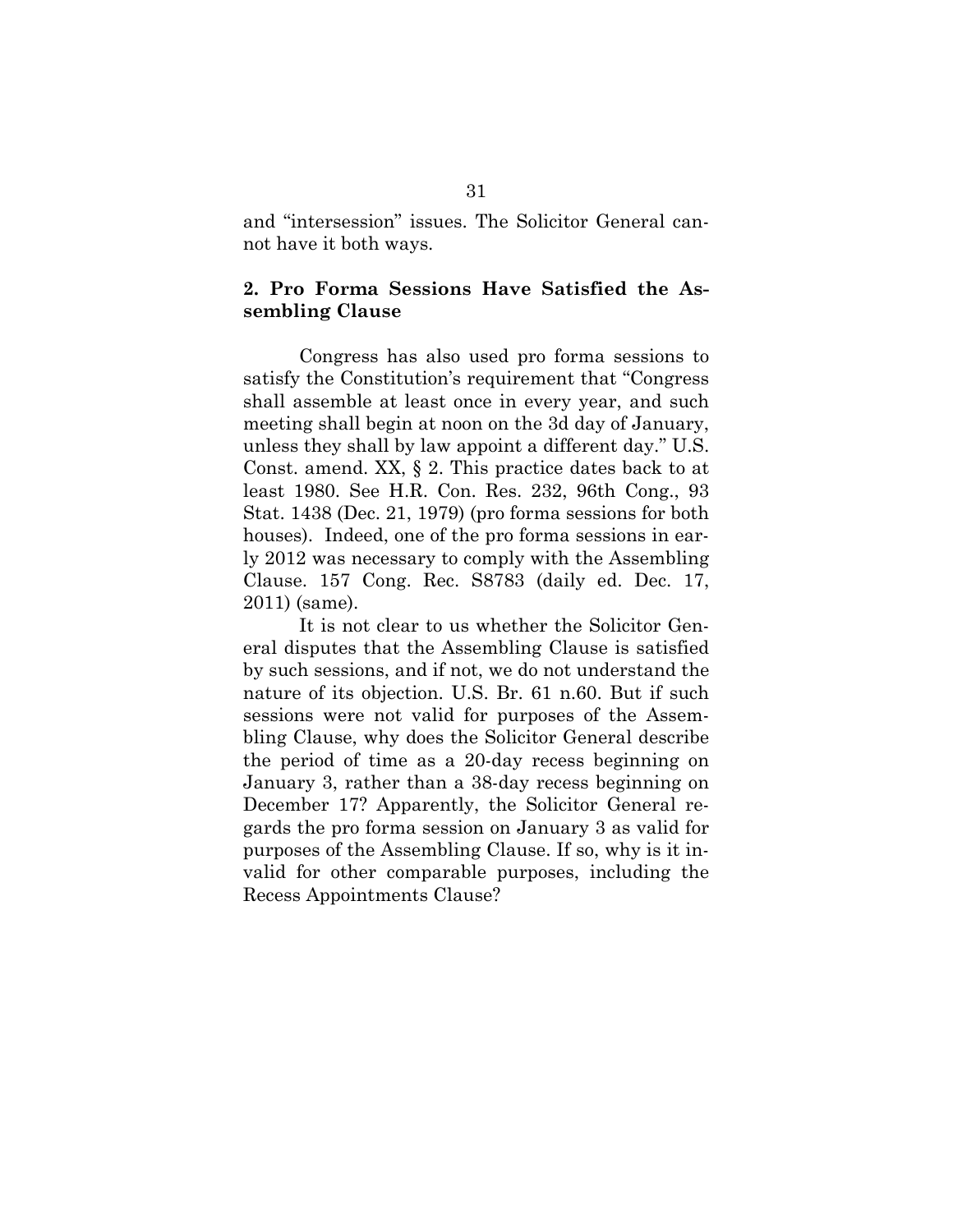#### **3. Pro Forma Sessions Have Been Used for Substantive Business**

 Finally, in recent years Congress has sometimes passed bills during pro forma sessions. For example, during a pro forma session on August 5, 2011, the Senate passed the Airport and Airway Extension Act of 2011. 157 Cong. Rec. S5297 (daily ed. Aug. 5, 2011). During a September 28, 2012 pro forma session, the House passed three bills. 158 Cong. Rec. H6285-86 (daily ed. Sept. 28, 2012). And on December 23, 2011, during a pro forma session, the Senate agreed to temporarily extend the payroll tax cut, which was the President's highest legislative priority at that time. See 157 Cong. Rec. S8789 (daily ed. Dec. 23, 2011). The President signed all five bills into law. These pro forma sessions show that the Senate is capable of acting on business during its sequence of pro forma sessions. If it can vote on legislation, it can act on nominations.

The Solicitor General seems to recognize that it cannot logically maintain that these sessions were invalid. Instead it contends that if a pro forma session transacts business, it ceases to be a pro forma session. U.S. Br. 52-53. This is analogous to saying that wild animals cannot be captured, because if they are captured they are no longer wild.

The Solicitor General's only other response to this point is to deride these examples as "mere possibility." *Id*. at 52; see also *id*. ("A valid exercise of the recess-appointment power cannot be made to depend on a demonstration that the Senate would be *incapable* of resuming regular business during the relevant recess.") (emphasis in original). But that would have been enough for Attorney General Daugherty, who thought the President could make recess appoint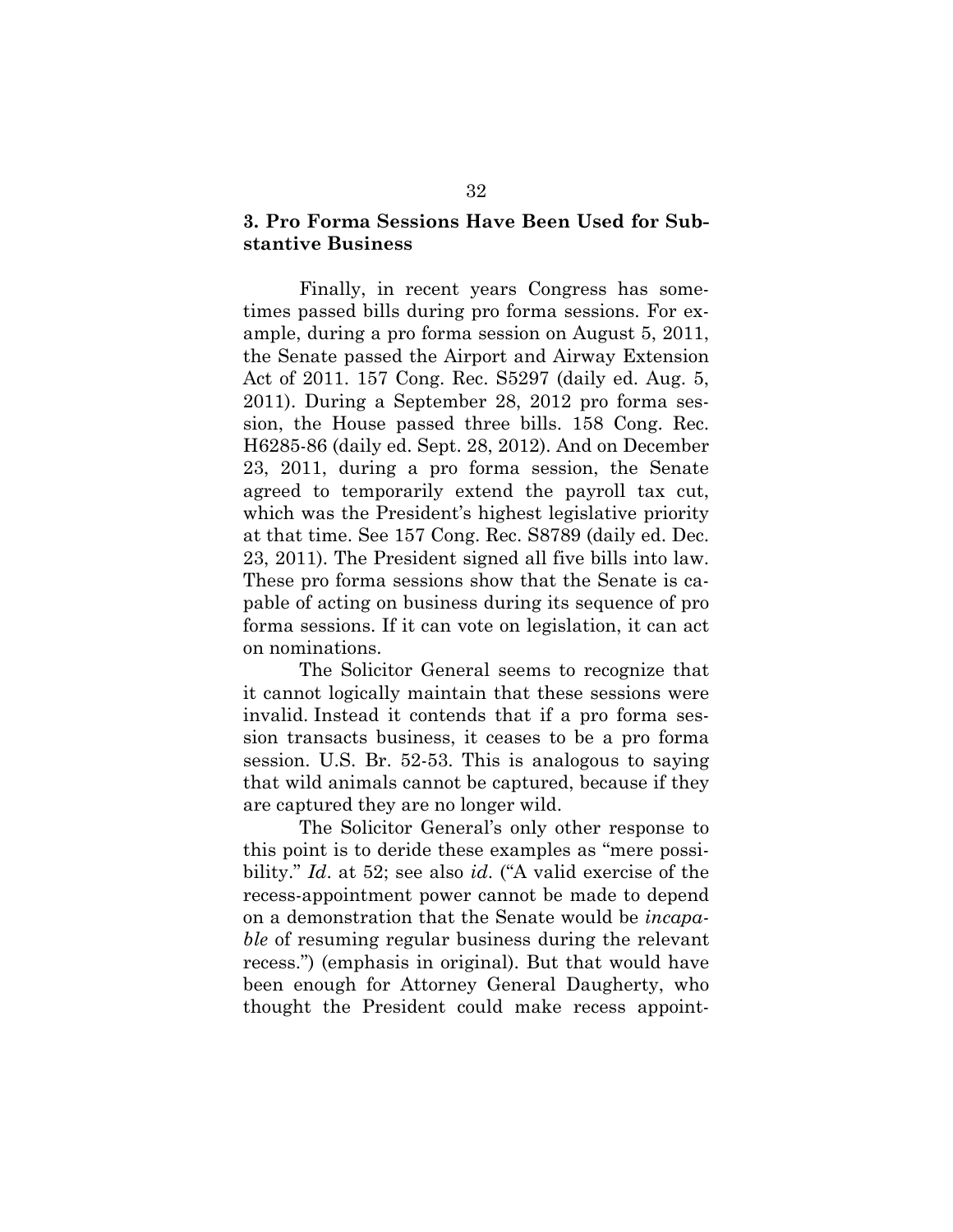ments only when there was "a real and genuine recess making it impossible for him to receive the advice and consent of the Senate." 33 Op. Att'y Gen. at 25. And on the issue of intrasession appointments, the Solicitor General is happy to rely on Daugherty's opinion. U.S. Br. 24-25.

## **B. As A Matter of Structure, Pro Forma Sessions Ought To Receive Uniform Treatment In Different Constitutional Provisions**

 Aside from its desultory argument that pro forma sessions do not in fact satisfy the Adjournments Clause or (maybe) the Assembly Clause, the Solicitor General's other claim is that pro forma sessions ought to be treated differently for some constitutional provisions than for others. It offers no persuasive basis for doing so. The general expectation is that "similarly phrased constitutional commands be read in pari materia." Akhil Reed Amar, *Intratextualism*, 112 Harv. L. Rev. 747, 794-95 (1999).

 The Solicitor General's defense of this unusual position is brief:

> Even if the Court were to defer to the House and Senate's belief that a series of pro-forma sessions may satisfy their obligations to one another not to adjourn without the other's consent, such deference has no proper bearing on the meaning of the Recess Appointments Clause. Even assuming arguendo that the President has no direct interest in whether each House secures the other's consent for an adjournment (notwithstanding his role in the law-making process), he plainly has a direct interest in the balance that Article II strikes be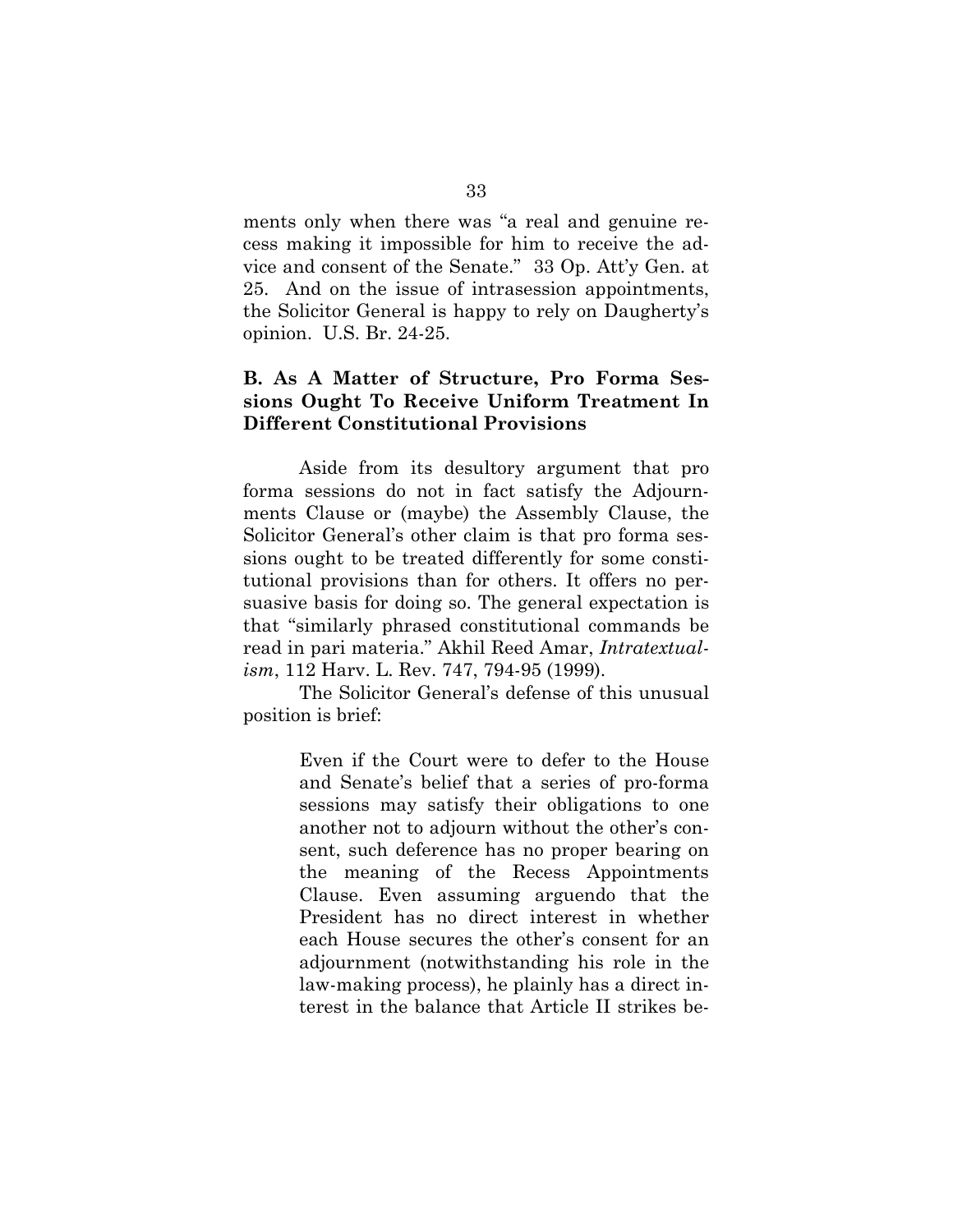tween his need to secure the Senate's advice and consent for appointments at certain times, and his unilateral power to make temporary appointments when the Senate is not available.

#### U.S. Br. 61-62. This is wrong on two counts.

 First, the pro forma sessions can be respected not simply out of "defer[ence]" to the House and Senate, but out of an independent judgment that modern practice, especially practice by coordinate branches of government, is relevant to constitutional meaning.

 Second, as the Solicitor General almost acknowledges, the President's "interest" in each constitutional rule is somewhat similar. The President has an interest in the Adjournments Clause and the Assembly Clause both because of "his role in the lawmaking process," U.S. Br. 62, and because the President frequently may wish to exercise constitutional powers that require Congress's cooperation. He certainly had an "interest" in treating the pro forma session on Dec. 23, 2011, as constitutionally legitimate, in view of the fact that the Senate passed legislation that he signed into law without any qualm about the legitimacy of the pro forma session.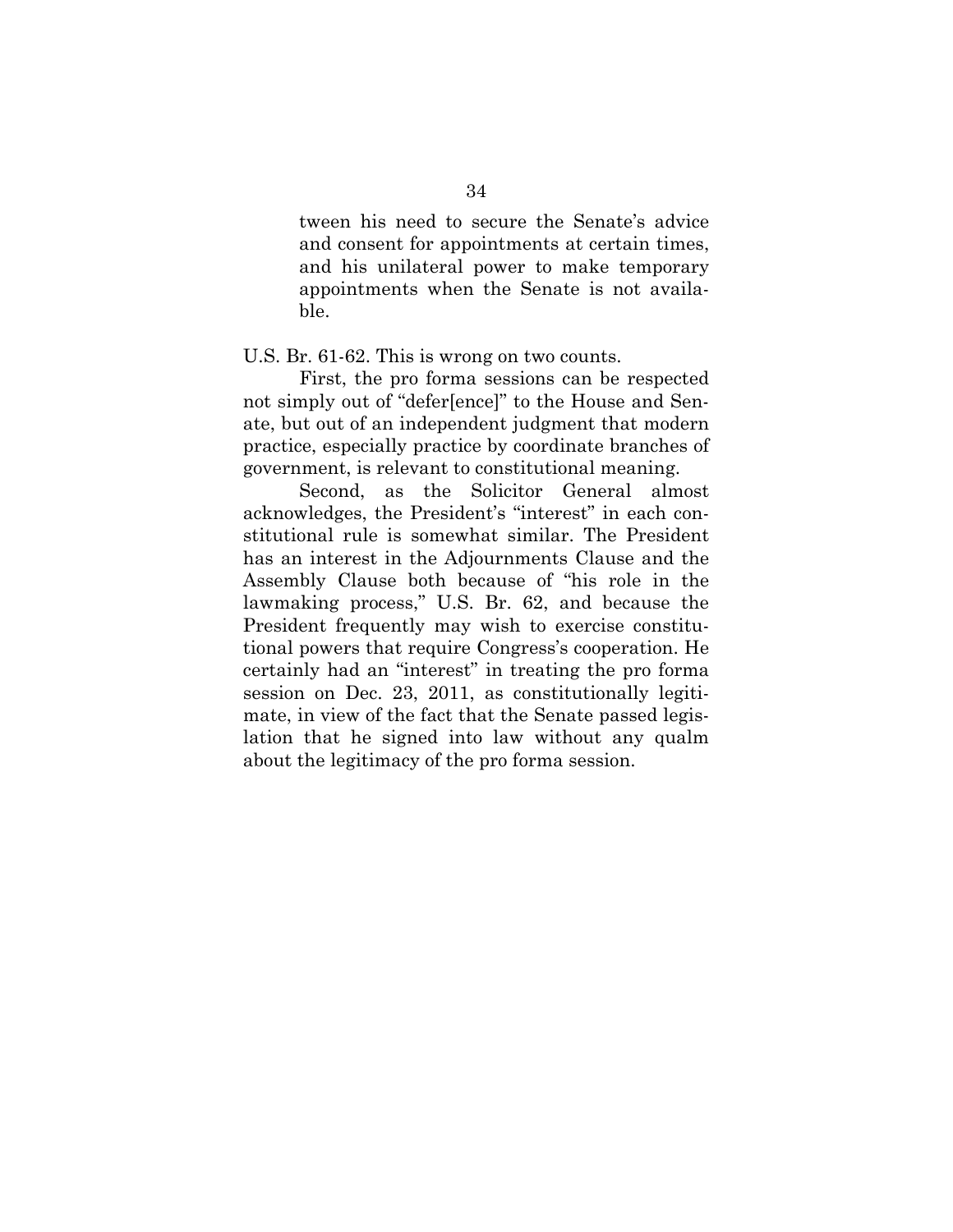## **CONCLUSION**

Each of the three approaches discussed here emphasizes a different set of interpretive tools. There are arguments for adopting any one of them. But none of these methodological approaches, consistently pursued, can ultimately sustain the Solicitor General's theory of the Recess Appointments Clause.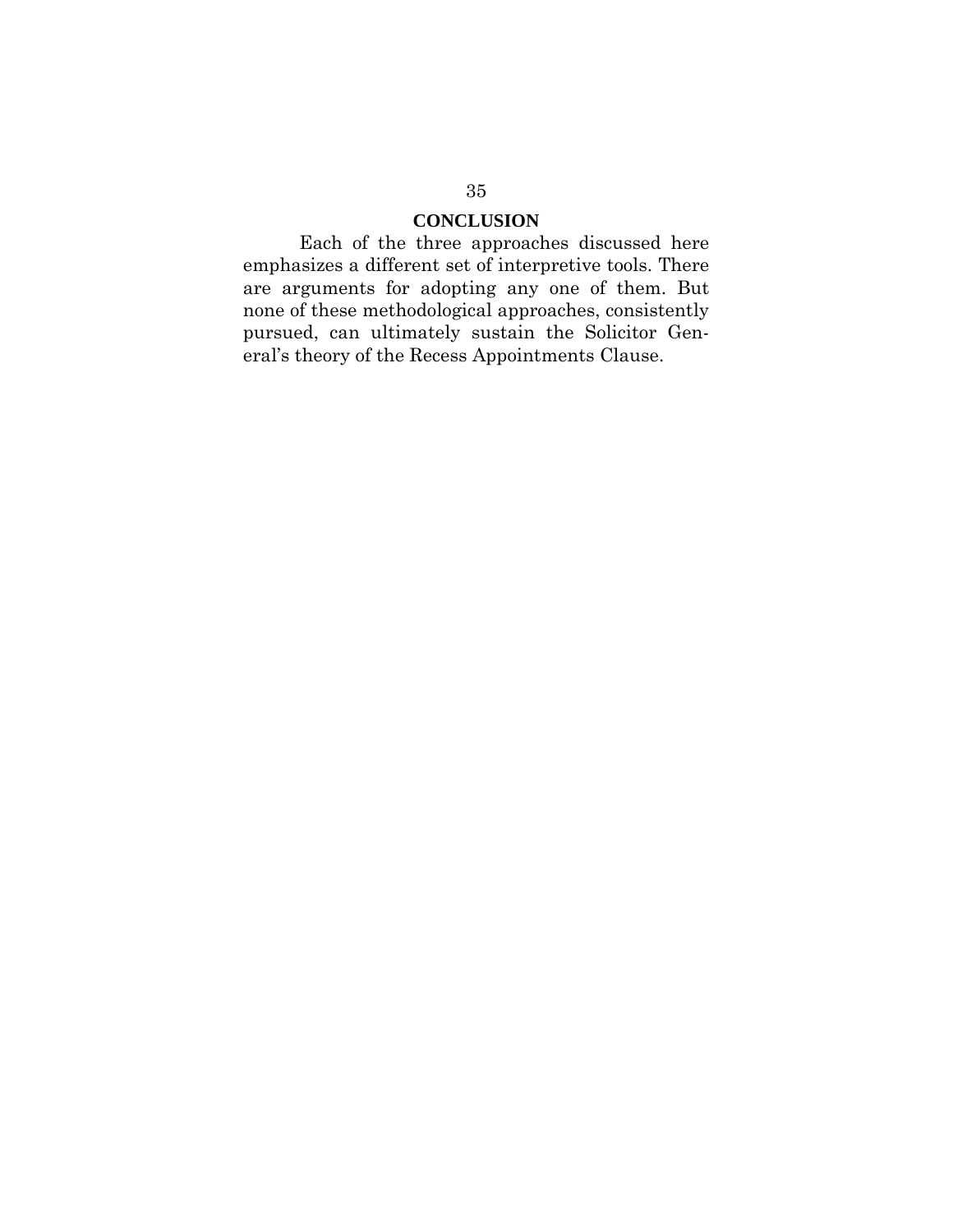Respectfully submitted.

 MICHAEL W. MCCONNELL *Counsel of Record 559 Nathan Abbott Way Stanford, CA 94305 (650) 736-1326*  mcconnell@law.stanford.edu WILLIAM BAUDE  *1111 E. 60th St. Chicago, IL 60637 Counsel for Amici Curiae* 

NOVEMBER 2013

36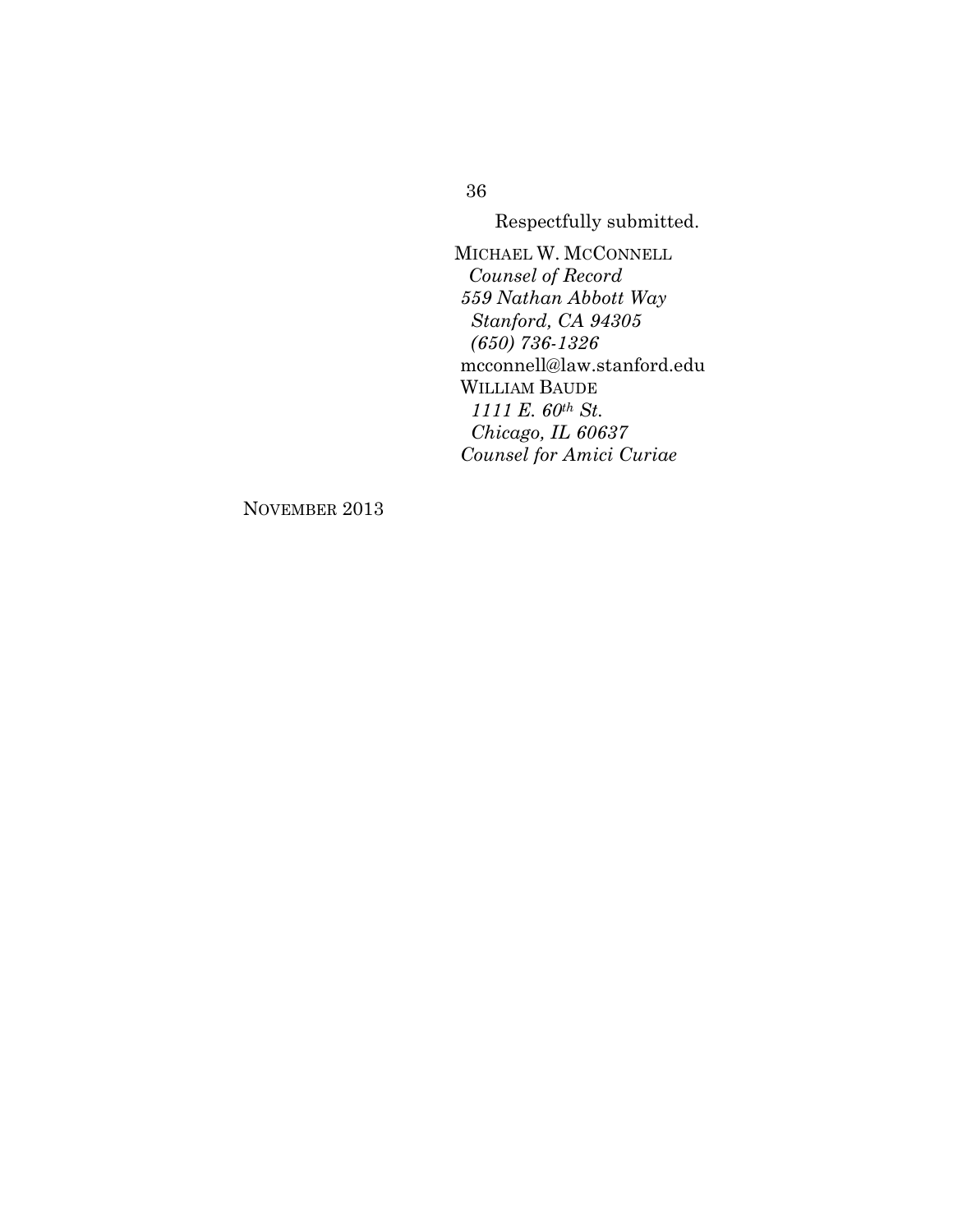#### **APPENDIX A**

#### **LIST OF AMICI CURIAE**

The following amici curiae join this brief. Positions and institutions are listed for identification purposes only.

William Baude — Neubauer Family Assistant Professor of Law (Jan. 1, 2014), University of Chicago Law School

Samuel Bray — Assistant Professor of Law, UCLA School of Law

Dale Carpenter — Earl R. Larson Professor of Civil Rights and Civil Liberties Law, University of Minnesota Law School

Nathan Chapman — Assistant Professor of Law, University of Georgia Law School

John C. Eastman — Henry Salvatori Professor of Law and Community Service, Chapman University, Dale E. Fowler School of Law

Richard Epstein — Laurence A. Tisch Professor of Law, New York University School of Law

Michael Greve — Professor of Law, George Mason University School of Law

Joshua Hawley — Associate Professor of Law, University of Missouri School of Law

Eugene Kontorovich — Professor of Law, Northwestern University Law School

Kurt T. Lash — Guy Raymond Jones Chair in Law, University of Illinois College of Law